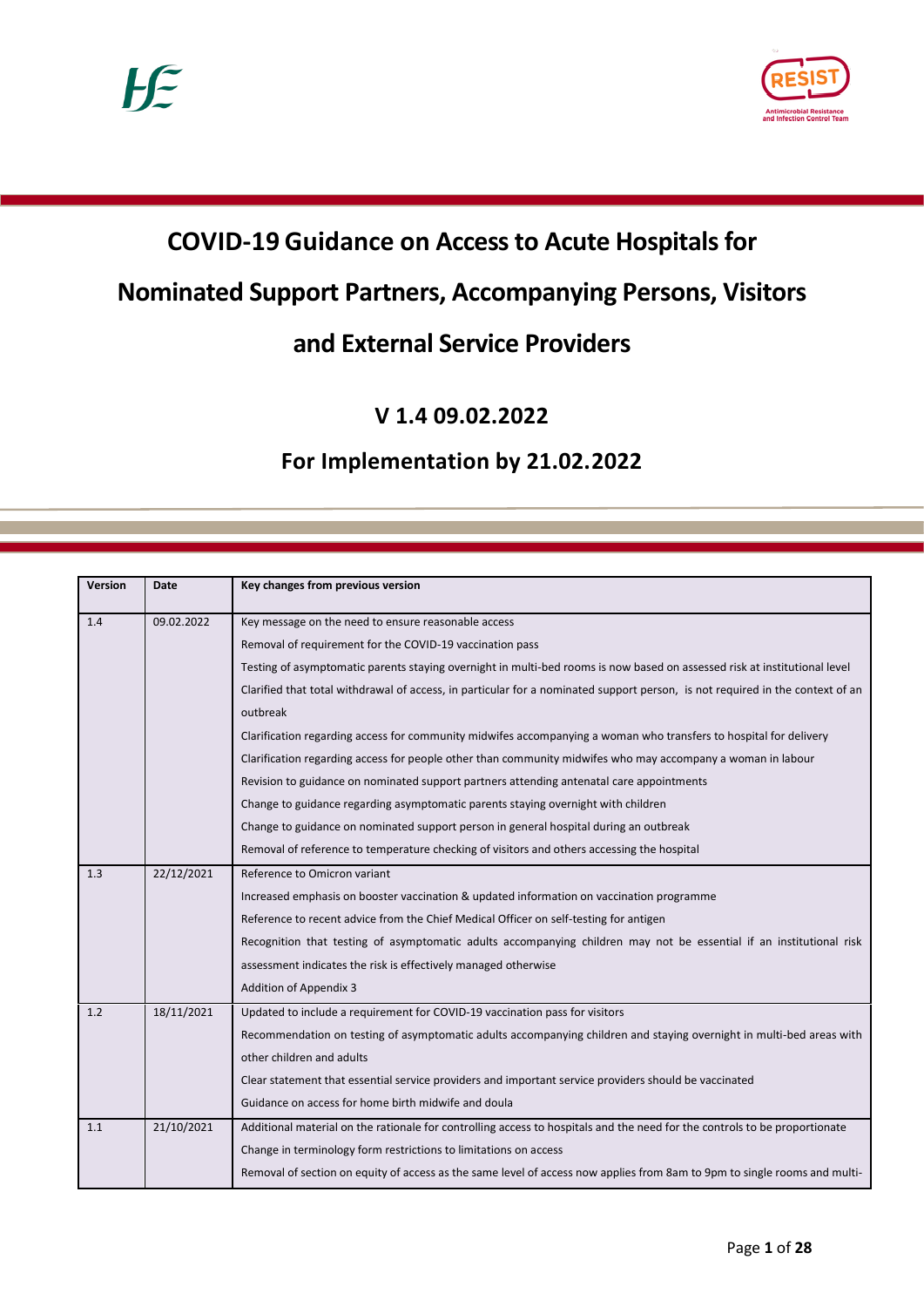|     |            | bed areas                                                                                                                           |  |
|-----|------------|-------------------------------------------------------------------------------------------------------------------------------------|--|
|     |            | Nominated support partner access in maternity services from 8am to 9pm                                                              |  |
|     |            | Guidance regarding the need to facilitate appropriate access for children to parents and others                                     |  |
|     |            | Extension of the model of nominated support partner access from maternity services to all hospital inpatients                       |  |
| 1.0 | 02/09/2021 | This document replaces "COVID-19 Guidance on visitations to Acute Hospitals including Children's Hospitals, rehabilitation services |  |
|     |            | and other healthcare settings providing a similar intensity of care"                                                                |  |

**Note: If you have any queries on this guidance please contact the AMRIC team at hcai.amrteam@hse.ie**

### **Key message**

**Hospitals must strike a balance between the need to manage the risk of introduction of COVID-19 by people accessing the hospital while ensuring that patients who need the support of a partner, a member of their family or a friend has reasonable access to that person. The hospital should have the capacity and relevantskillsets within its staffing complement to manage this essential access appropriately**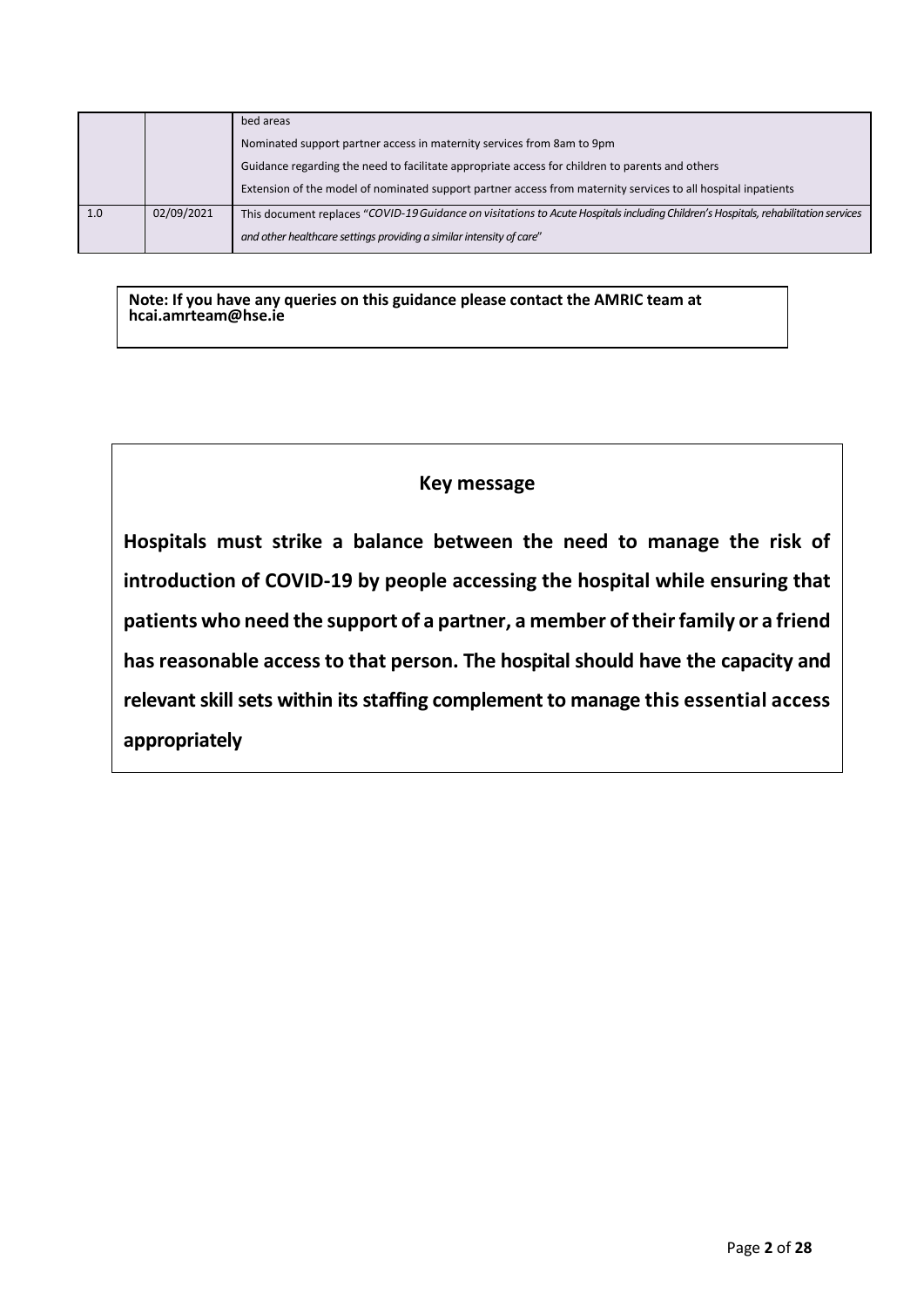# Contents

<span id="page-2-0"></span>

| Nominated Support Partner Access in Maternity Services (Defined in Appendix 1) 12                     |  |  |  |  |
|-------------------------------------------------------------------------------------------------------|--|--|--|--|
|                                                                                                       |  |  |  |  |
| Visitors (that is people other than Nominated Support Person, children of parents and accompanying    |  |  |  |  |
|                                                                                                       |  |  |  |  |
|                                                                                                       |  |  |  |  |
|                                                                                                       |  |  |  |  |
|                                                                                                       |  |  |  |  |
|                                                                                                       |  |  |  |  |
|                                                                                                       |  |  |  |  |
| Assessing Risks Associated With a Visit to a Residence or Similar Setting Outside of the Hospital. 22 |  |  |  |  |
|                                                                                                       |  |  |  |  |
|                                                                                                       |  |  |  |  |
|                                                                                                       |  |  |  |  |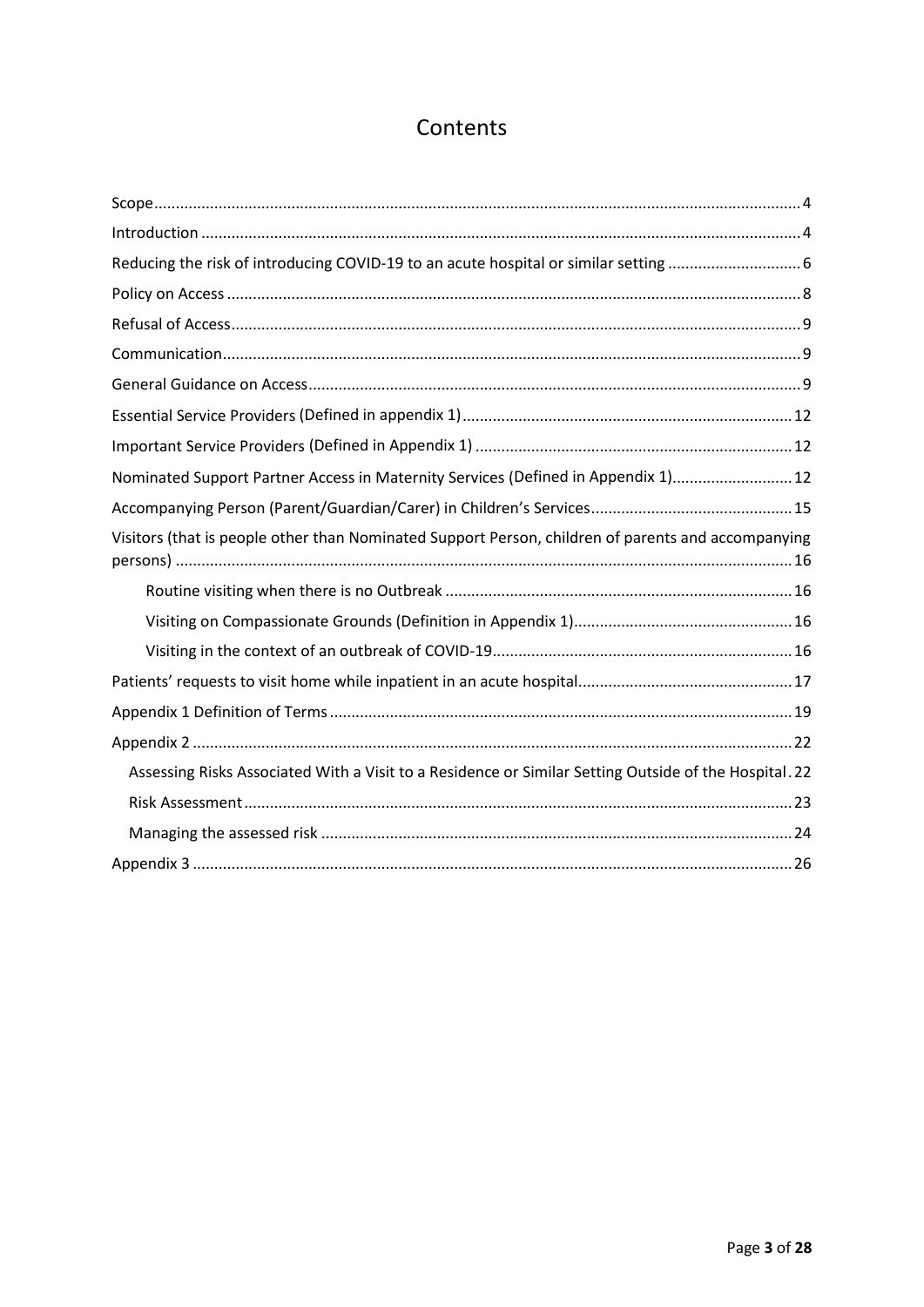### **Scope**

This document is applicable to acute hospitals including children's hospitals, rehabilitation units, specialist palliative care inpatient units and maternity services. It should be considered in the context of the current overall guidance for control of spread of COVID-19 in acute and children's hospitals and the Interim Guidance on Infection Prevention and Control for the HSE (see www.hpsc.ie).

### <span id="page-3-0"></span>**Introduction**

Infection Prevention and Control (IPC) practice is critical to the safe operation of acute hospital services including the maternity and children's hospitals. The focus on the rigorous application of IPC measures is increased in the context of a public health emergency such as the current pandemic, but must be balanced with regard for the needs of patients for access to people who are important to them. Vaccination of the majority of the population was associated with a striking reduction in the risk of severe COVID-19 in patients and staff resulting from exposure to the SARS-CoV-2 virus in the healthcare setting. Booster vaccination, when eligible for booster vaccination, is essential to preserve the benefit of vaccination in particular in the context of the Omicron variant. Even with booster vaccination, there are significant risks in particular for many of those who use acute hospital services. The risks are greater for those who are not vaccinated, including booster vaccination, and for those who have conditions associated with a high risk of severe disease or compromised immune function.

COVID-19 is spread primarily when susceptible people share an indoor space with an infectious person for a period of time. People with symptoms are generally more infectious but people can spread the virus to others before symptoms develop. In the context of an acute hospital setting any patient, staff or other person who enters the space may introduce infection.

In the course of the COVID-19 pandemic, there is persuasive experience of the introduction of COVID-19 and resulting outbreaks in acute hospitals and similar settings because of patients, staff and other people. Outbreaks of hospital-acquired infection continue to occur in acute general hospital settings even in the context of a very high proportion of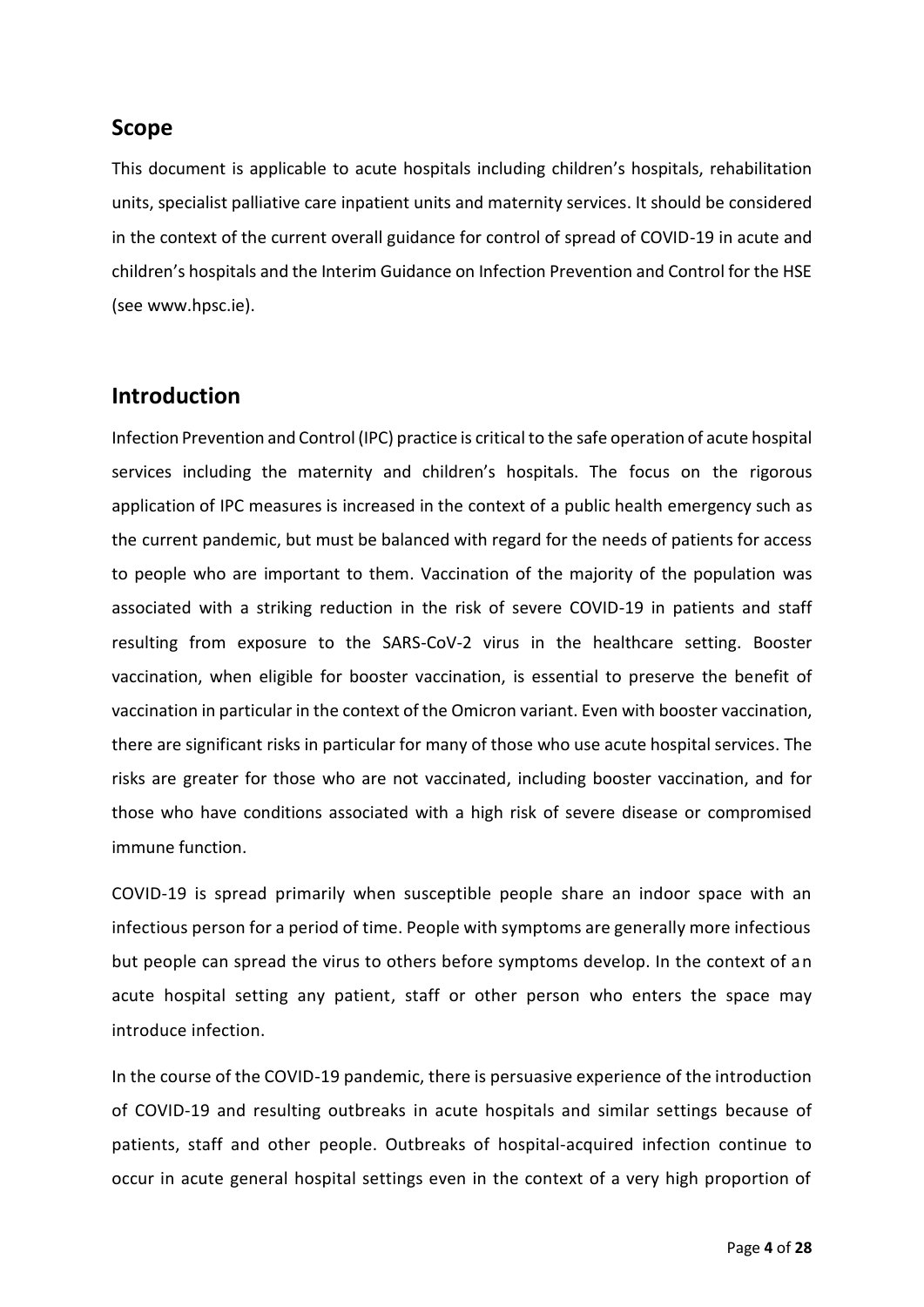vaccinated staff and patients. Although the overall impact of such outbreaks in hospital in terms of severe disease and death are much less in those who are vaccinated, some patients who acquire COVID-19 in hospital, including some vaccinated patients, continue to experience very serious disease.

The risk of spread of infection to a large number of people in the acute hospital is greater in settings where relatively large numbers of people share a common space such as multibed inpatient areas, multi-chair day care facilities and waiting areas in outpatients and similar settings. The risk is greater in settings where people are closer together and where ventilation is poor. There is therefore, a continuing need for caution in relation to the risk of infectious people entering a hospital. The management of risks associated with infectious patients and staff are addressed elsewhere. This document relates to the management of risk associated with people other than patients and staff who access the hospital.

Managing the risk must take account of both how likely it is that people will catch infection in the hospital setting and how likely it is that those who catch infection will suffer serious harm. The risk of serious harm because of hospital acquired COVID-19 is greater than the risk of harm in most other places where people meet. This is because many people in hospital are at very high risk of severe disease if they become infected. People at high risk of severe disease expect that hospitals will do all that is practical to keep them safe when they are in the hospital. For these reasons, there needs to be more caution in hospitals than in places where people meet for social or recreational purposes. This requires that hospitals need to control access to a greater degree than is the case in society more generally.

While there is considerable scope to use technology to facilitate social contacts between patients and those who are important to them, hospital policies on access have to recognise that these solutions cannot entirely replace face-to-face contact for everyone in every situation. Hospitals must strike a balance between the need to manage the risk of introduction of COVID-19 by people accessing the hospital while ensuring that patients who need the support of a partner, a member of their family or a friend have reasonable access to that person. The hospital should have the capacity and relevant skill sets within its staffing complement to manage this essential access appropriately. In some instances, suitably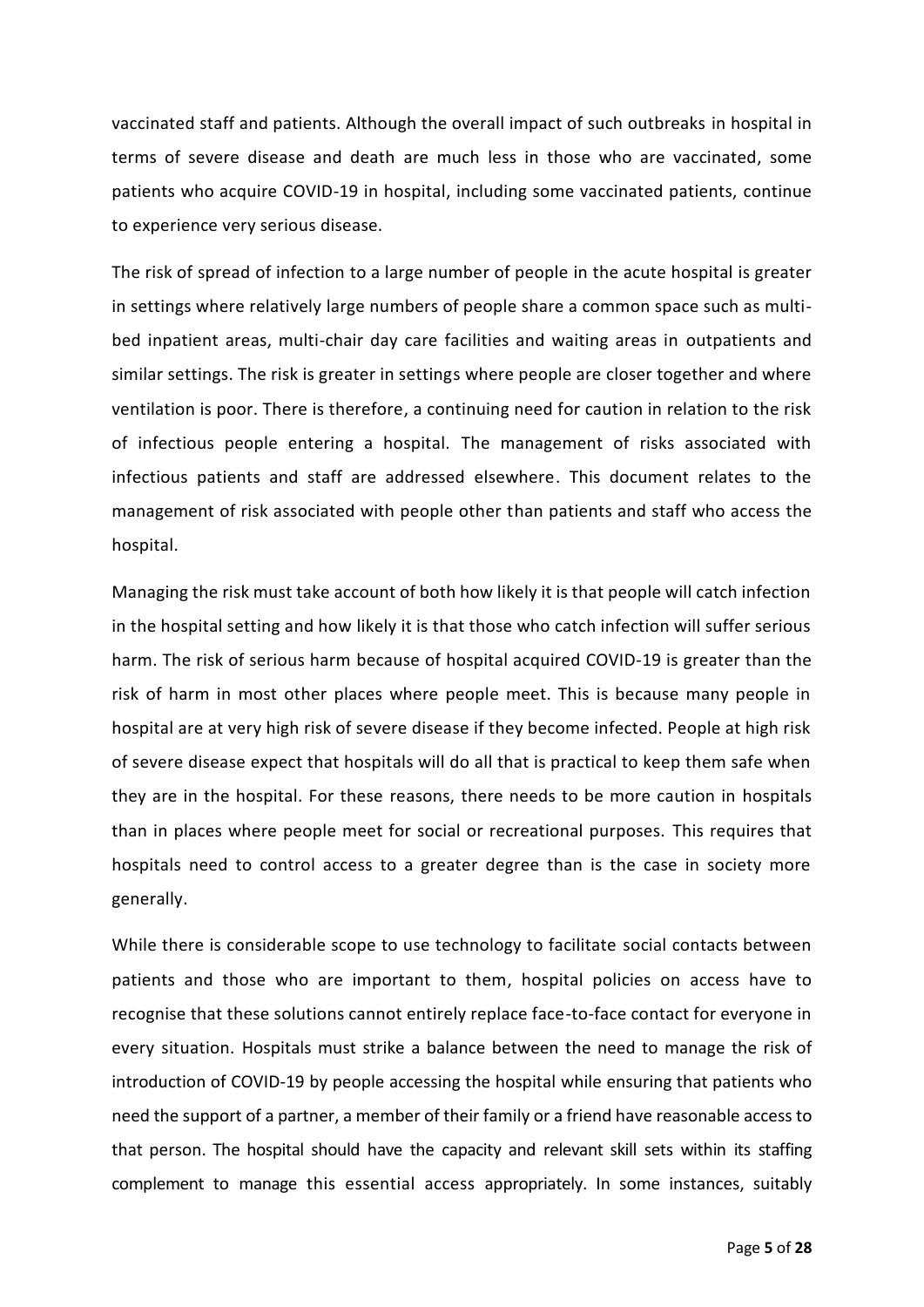trained volunteers may be able to guide and support those who access hospitals to adhere to guidance.

# <span id="page-5-0"></span>**Reducing the risk of introducing COVID-19 to an acute hospital or similar setting**

Since any person who accesses an acute hospital or similar setting may unintentionally introduce the virus, the number of people who access acute hospitals should be limited as much as is reasonably practical, but with regard for the obligation to meet the needs of patients for companionship and support as outlined above.

Those patients who feel able to manage without being accompanied or visited during their time in hospital should be encouraged to do so, particularly if they are spending a short time in hospital. However, some patients may find it very difficult to manage without personal contact with others who are important to them even for a short period. People should be accompanied when they are expecting to receive new information that has a major consequence for their life and health if they wish to have that support. Many people who are in hospital for extended periods or have specific needs may suffer greatly from a lack of contact with family and friends. It is not appropriate to impose extended periods of lack of contact on patients.

As the risk of spread of infection is greater with closer and more prolonged contact, people who access acute hospitals should limit their interaction with others within the building to the least possible number of people (staff and patients) necessary to fulfil their purpose.

Other than as a patient in need of essential care, no one should access an acute hospital if the person has symptoms of COVID-19, has been advised to self-isolate or restrict movements because of COVID-19 or is required to restrict movements in line with government guidance for travel outside of Ireland. Very rare exceptions to this may need to be considered on compassionate grounds. In that case, very careful risk assessment and planning is required.

Vaccination is offered to everyone aged 5 years and older. Booster vaccination is recommended for people as soon as people are eligible for booster vaccination based on current National Immunisation Advisory Committee guidance. Availing of primary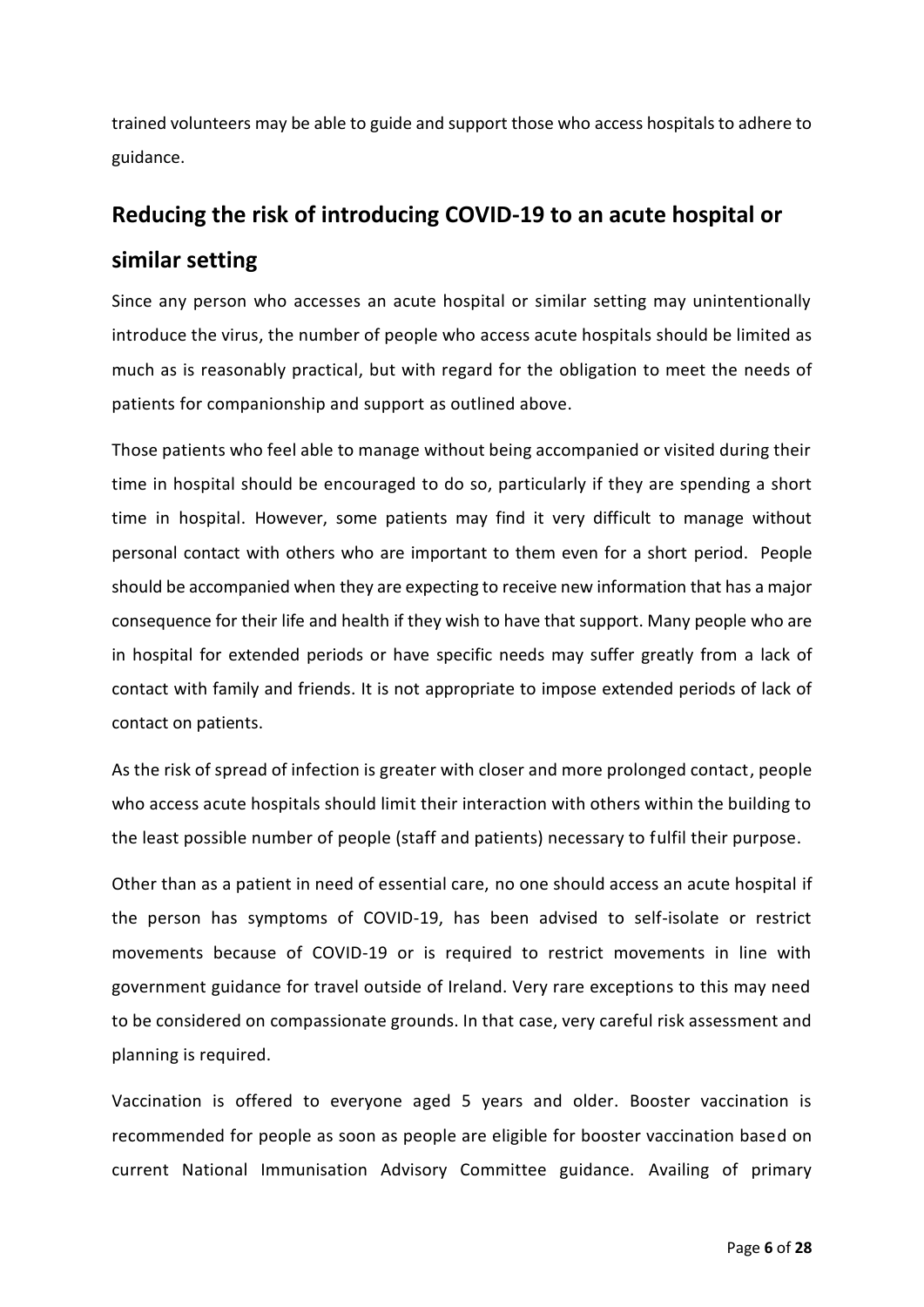vaccination and recommended boosters is especially important for people who need to access an acute hospital as this helps to reduce risk of introduction and spread of COVID-19.

This guidance recommends that the risk of inadvertent introduction and spread of SARS-CoV-2 into the acute hospital setting should be managed primarily by assessing people for symptoms, checking that people accessing the hospital are adhering to public health guidance on restricted-movements and to good infection prevention and control practice.

A practice of requiring routine testing of all asymptomatic people before accessing the hospital is likely to be a barrier for some people and to result in delays and practical challenges for implementation. Hospitals are not generally required to organise, provide or seek evidence of testing of asymptomatic people for SARS-CoV-2 in advance of access to the hospital as nominated support partners, accompanying person or visitors. However it is appropriate to note that the Chief Medical Officer has advised that "*those who are meeting regularly with people from other households should regard this as high risk and should therefore consider using antigen tests twice weekly & before they socialise with others (including immediately prior to gatherings over the Christmas and New Year Period)*". This advice is relevant to visitors and others accessing acute hospitals and it is appropriate to bring to their attention.

There is an exception with respect to testing of asymptomatic adults accompanying children and staying overnight in multi-bed areas with other children and adults. Testing of asymptomatic parents or guardians accompanying children and staying overnight in multi-bed areas should be considered. This should take account of recent percentage positive in parents tested and any association with hospital acquired infection. Testing of asymptomatic parents or guardians accompanying children is not generally required if they are not staying overnight in multi-bed areas. The hospital should have a clear process for implementing testing of accompanying persons and for managing communication of results. Appendix 3 of this document includes suggested approaches to managing this. In addition to the testing of adults accompanying children as outlined, hospitals may consider providing or organising testing of asymptomatic people as an option for specific periods or in certain settings based on their hospital risk assessment.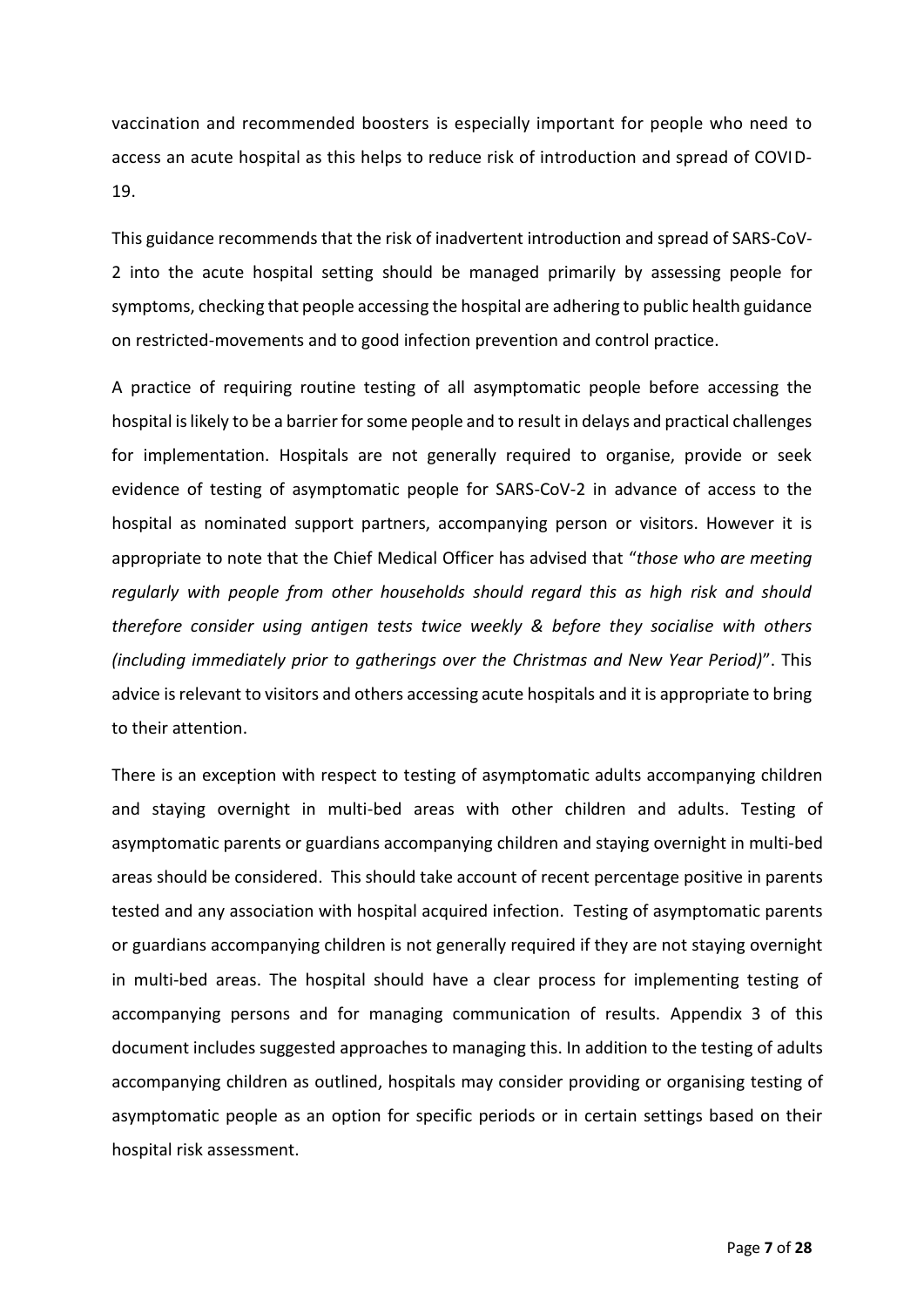Hospitals should do everything practical to dissuade patients and relevant others from meetings at the hospital door or gate that are not planned with the hospital staff. Such meetings are potentially high risk because there are no health checks on the person they are meeting and IPC precautions are often neglected. An important part of dissuading patients from this type of meeting is ensuring they have reasonable access to people they need to see in a structured and controlled manner.

Everyone who accesses an acute hospital must adhere to directions on essential infection prevention and control practices including maintaining physical distance (in so far as appropriate to their purpose), mask use, respiratory hygiene and cough etiquette and hand hygiene.

All those who regularly access the acute hospital setting in the role of Essential Service Provider or Important Service Provider should have a basic training in, and should consistently apply basic infection prevention and control measures necessary to protect themselves and others and should have availed of vaccination.

# <span id="page-7-0"></span>**Policy on Access**

A hospital policy on access should be based on this HSE-AMRIC guidance. If limitations on access that are greater than outlined in this guidance are considered necessary this should be based on a risk assessment that is reviewed regularly in view of the evolving public health situation. The risk associated with access is generally greatest when the incidence of infection in the population served by the hospital is higher. The risk may be greater also during periods of high community transmission, high hospital occupancy, in wards providing care for patients at particularly high risk of severe disease and in wards where patients are accommodated in multi-bed areas. Providing access in busy general Emergency Departments is particularly challenging. In all circumstances, however it is necessary to retain flexibility to take the needs of the person into account in application of limitations on access.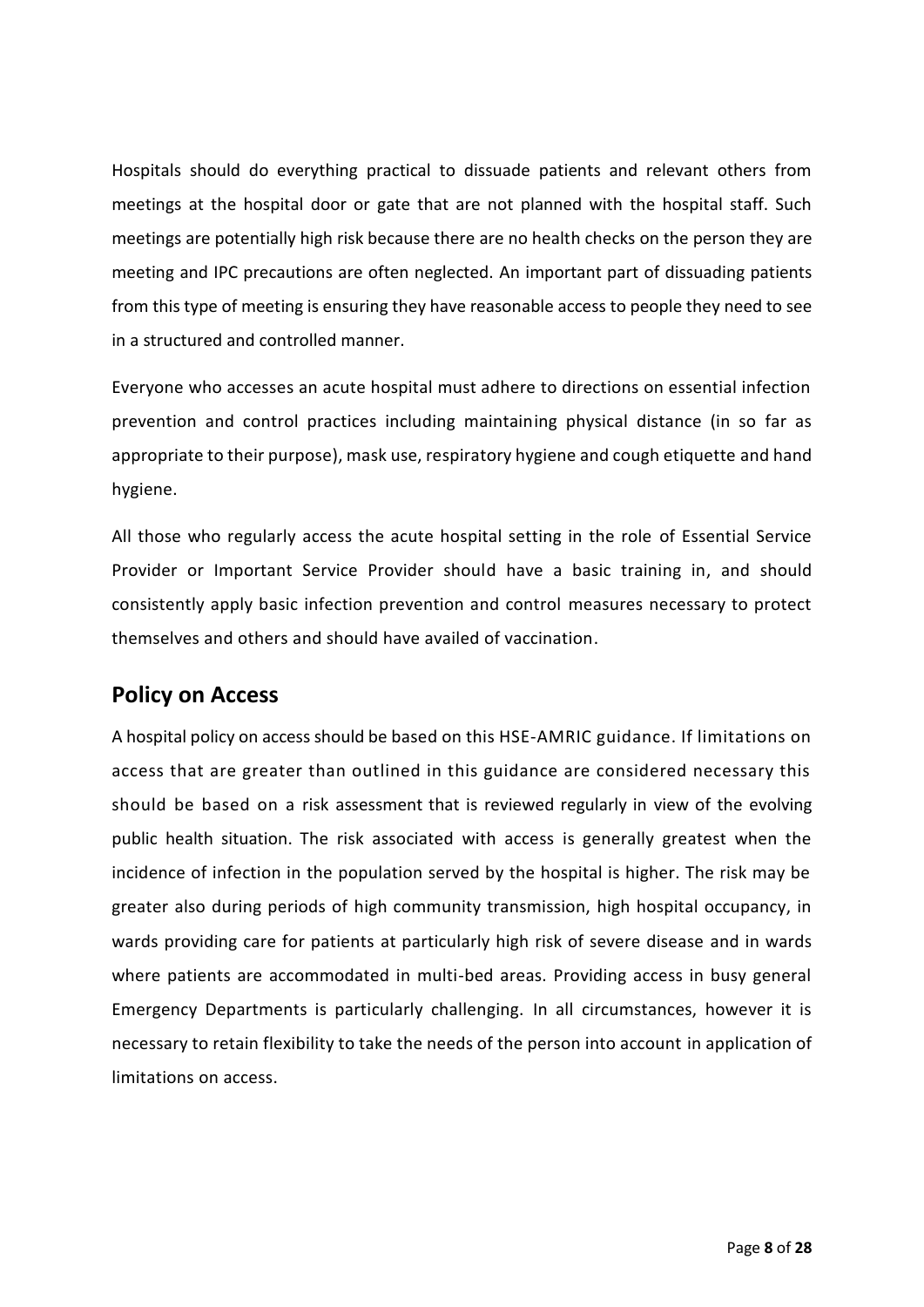## <span id="page-8-0"></span>**Refusal of Access**

A total refusal of access should be very exceptional, however hospitals will generally refuse access to people who show evidence of infection unless there are extraordinary circumstances such as expected imminent end of life or other compassionate circumstances and the risk can be managed with specific additional measures. Hospitals may be obliged to refuse access to a person who is unwilling or unable to comply with reasonable measures to protect themselves and all patients and staff or if the person has not complied with reasonable measures during previous access.

## <span id="page-8-1"></span>**Communication**

Limitations on access are a cause of distress and disappointment to patients, their friends and families. Information that is clear, up to date and consistent across website, leaflets and when talking to staff helps people to accept limitations. This communication should make it clear how access is facilitated, any limitations that apply, the reasons for those limitations and the expected duration of limitations. Patients and others should be provided with a clearly defined pathway to appeal against limitations on access that they consider as being unreasonable. This process should provide access to a person other than the staff providing direct care to the patient (such as a duty manager or ADON) and be capable of responding to appeals in a reasonable period. Patients and others should be clearly informed as to how to use the hospital's complaints process if they wish to complain about access at any time during or after their attendance at the hospital.

### <span id="page-8-2"></span>**General Guidance on Access**

Reasonable access should be facilitated to the greatest degree practical for those patients who ask to receive people. Access may be very limited for a period of time in the early stages of dealing with an outbreak but a total withdrawal of access is not appropriate. This should not be limited exclusively to end of life care but should recognise other circumstances in which people need this support.

**All patients in inpatient areas of a hospital should be allowed to nominate one support person. Access for that support person should be as flexible as possible, including some access to patients in critical care areas, within reasonable hours defined by the hospital.**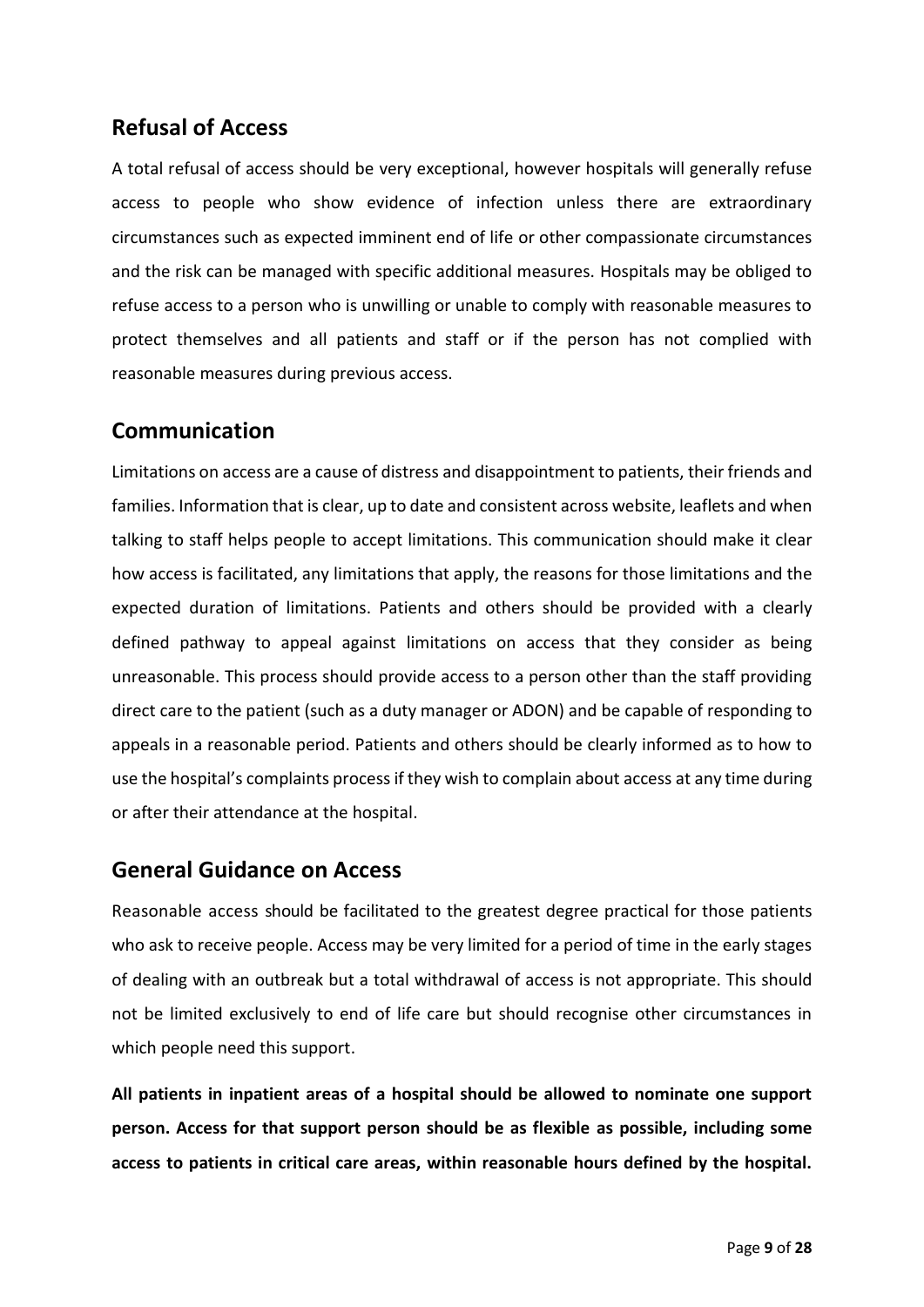# **Even in the early stages of an outbreak, total withdrawal of access for a nominated support person is not necessary.**

The nominated support person should normally attend alone but some people need someone to accompany them. Access for nominated support persons to high intensity areas including Emergency Departments and Acute Medical and Surgical Assessment Units may need to be much more limited than in general inpatient areas.

In addition to access for a support person, patients who have children, particularly younger children, and who are in hospital for more than a week should generally be facilitated in seeing each child for some time at least once per week.

Access for visitors (that is people other than the nominated support person and children of patients as above) may be limited as appropriate to manage heavy footfall in the hospital and in the ward/unit/multi-bed room. It is expected that each hospital will consider the number of visitors who can have access at one time and discuss these plans with their infection prevention and control advisors. This is particularly challenging when multi-bed rooms represent the majority of the bed capacity and when rooms or waiting areas are small or poorly ventilated. At times of high community transmission visitors (as defined above) may be need to be limited to exceptional circumstances (for example approaching end of life).

Anyone accessing the hospital should declare that they have no symptoms of COVID-19 and are not required to quarantine, self-isolate or restrict their movements for any reason before entry.

People accessing the hospital are required to sign in on entry to the hospital. They should be guided in performing hand hygiene when they arrive. The sign in may be in the format of an acceptance of personal responsibility for their behaviour and for unavoidable risk.

People accessing the hospital are required to perform hand hygiene regularly and should wear a surgical mask during the visit. If wearing a mask is not practical, they should wear a visor that extends from above the eyes to below the chin and from ear to ear. However, if both the person accessing the hospital and the patient are alone together in a room the patient should be able to decide whether masks are worn or not. The risk associated with not wearing masks is lower if both people are vaccinated, including booster.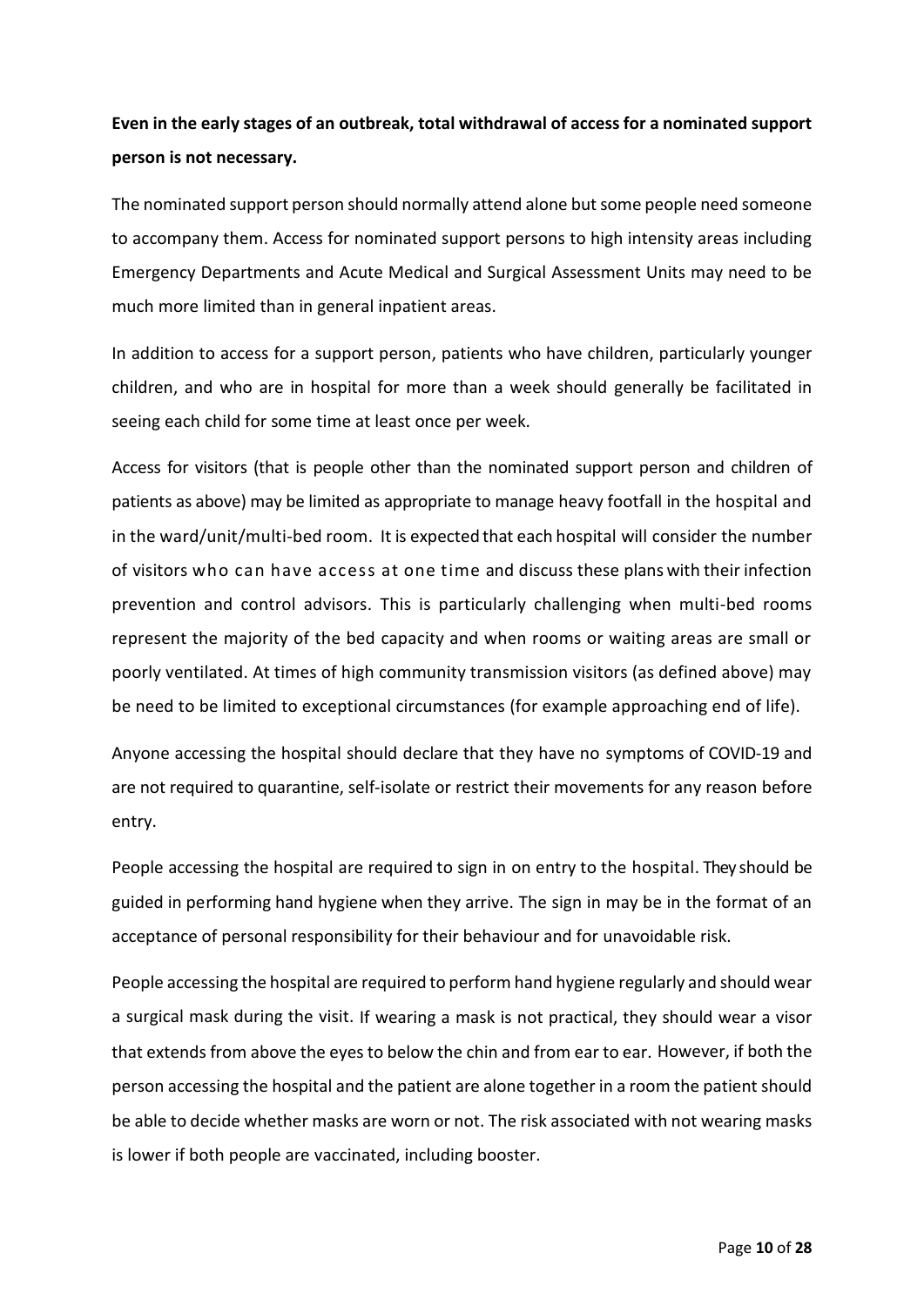It is generally not appropriate to ask people accessing the hospital to wear gloves, apron, gown or eye-protection during access unless the person they are seeing has a specific confirmed or suspected infectious disease that requires this.

The hospital should provide any necessary personal protective equipment to all those accessing the hospital. In most cases, this will mean a surgical mask.

While physical contact (for example an embrace, hug or holding hands) between the patient and other people may increase the risk of transmission of infection it is for the patient to decide what is appropriate for them but they should have access to advice on the risks based on their vaccination status and immune function.

Access should occur in the patient's room. People should be asked to confine themselves to the room or to the bed space of the person that they have come to see. They should avoid interaction with anyone other than that person and the staff with whom they need to interact. To the greatest extent that is practical, having regard to weather conditions and patient comfort, there should be adequate ventilation of rooms during visiting.

The duration of the access should be appropriate to the needs of the patient. Nominated support people may be asked to keep the time they spend as short as is practical, however, the nominated support person and the patient can be expected to manage how long they need to spend together.

Gifts of baked goods whether homemade or commercially produced are most unlikely to pose a significant risk and should not be restricted on infection prevention and control grounds.

Patients' right to receiving items such as books, magazines, confectionery, keepsakes or objects of religious or personal significance should not be limited on infection prevention and control grounds.

The patient's preference with respect to seeing people or not seeing people should be respected.

In addition to access by children to a parent experiencing a long hospitalisation (as above), there is a need for sensitivity to the need for children and other people to meet (for example children to see grandparents) in particular at a time of great personal significance including approaching end of life. The child must be able to comply with the general requirements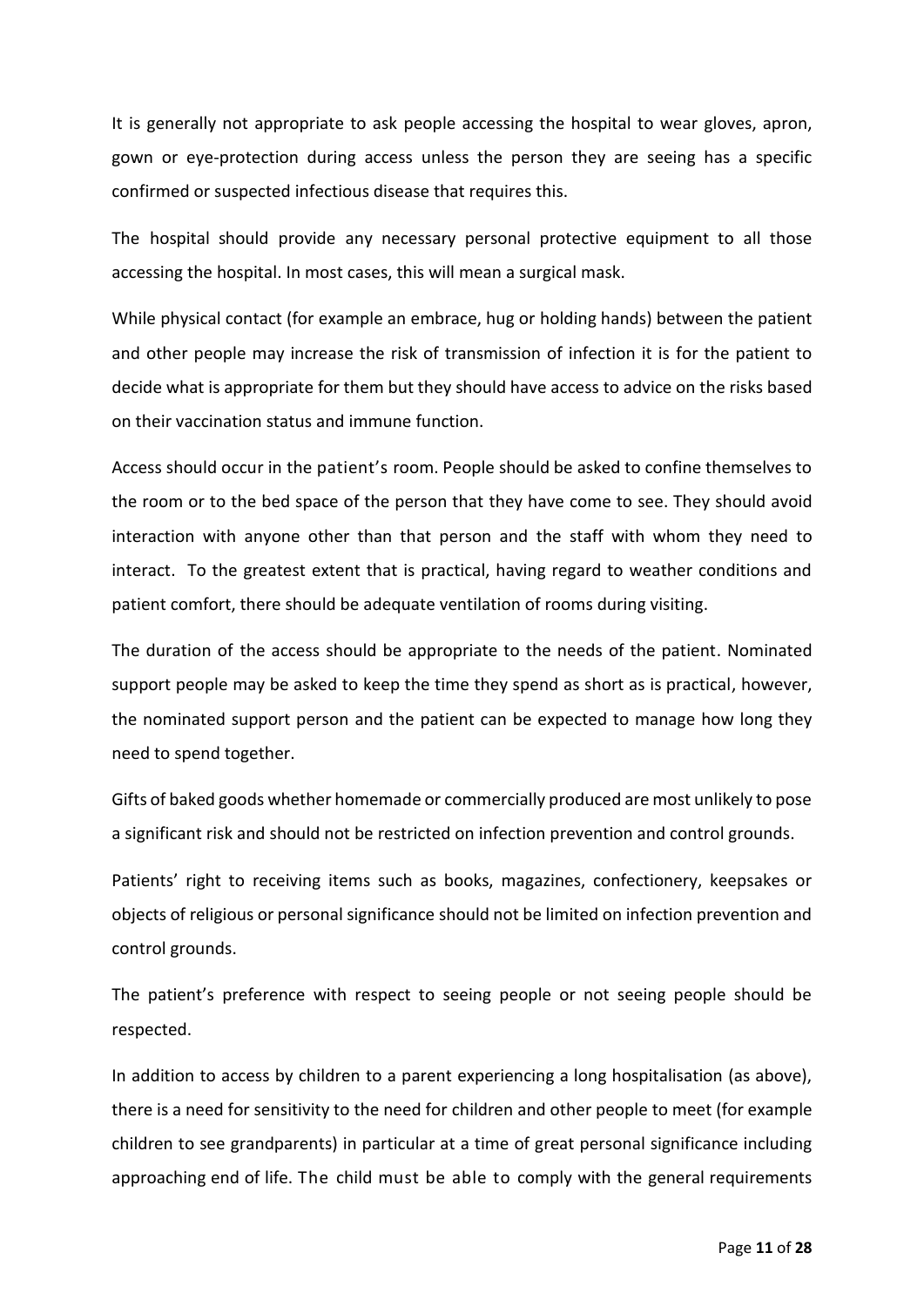for visiting or be accompanied by a person who can support them in complying with those requirements.

### <span id="page-11-0"></span>**Essential Service Providers** (Defined in appendix 1)

Controls on access for ESPs should be the minimum required to manage infection prevention and control risks and should be limited to the most exceptional circumstances and for defined periods in the context of specific Infection Prevention and Control (IPC) or Public Health advice. Essential service providers should be vaccinated and should avail of booster vaccination if they are eligible for booster vaccination and should comply with all required infection prevention and control precautions.

### <span id="page-11-1"></span>**Important Service Providers** (Defined in Appendix 1)

Important Service Providers (for example hair dressing) should be facilitated in providing services in the hospital to the greatest extent practical at times when those services are open to the general public. Important service providers should be vaccinated and should avail of booster vaccination if they are eligible for booster vaccination and should comply with all required infection prevention and control precautions.

### <span id="page-11-2"></span>**Nominated Support Partner Access in Maternity Services** (Defined in

### Appendix 1)

A nominated support partner plays a central part in supporting a person using maternity services. The support person also has a right to be present and to participate in the care process to the greatest practical degree. Limitations on access for nominated support partners should be the minimum required to manage infection prevention and control risks, must be clearly explained and should be applied with consideration for individual circumstances and needs.

### Labour and delivery;

On arrival in labour or for induction of labour a nominated support partner should be facilitated in accompanying the woman through the admission and initial assessment process and on the pathway.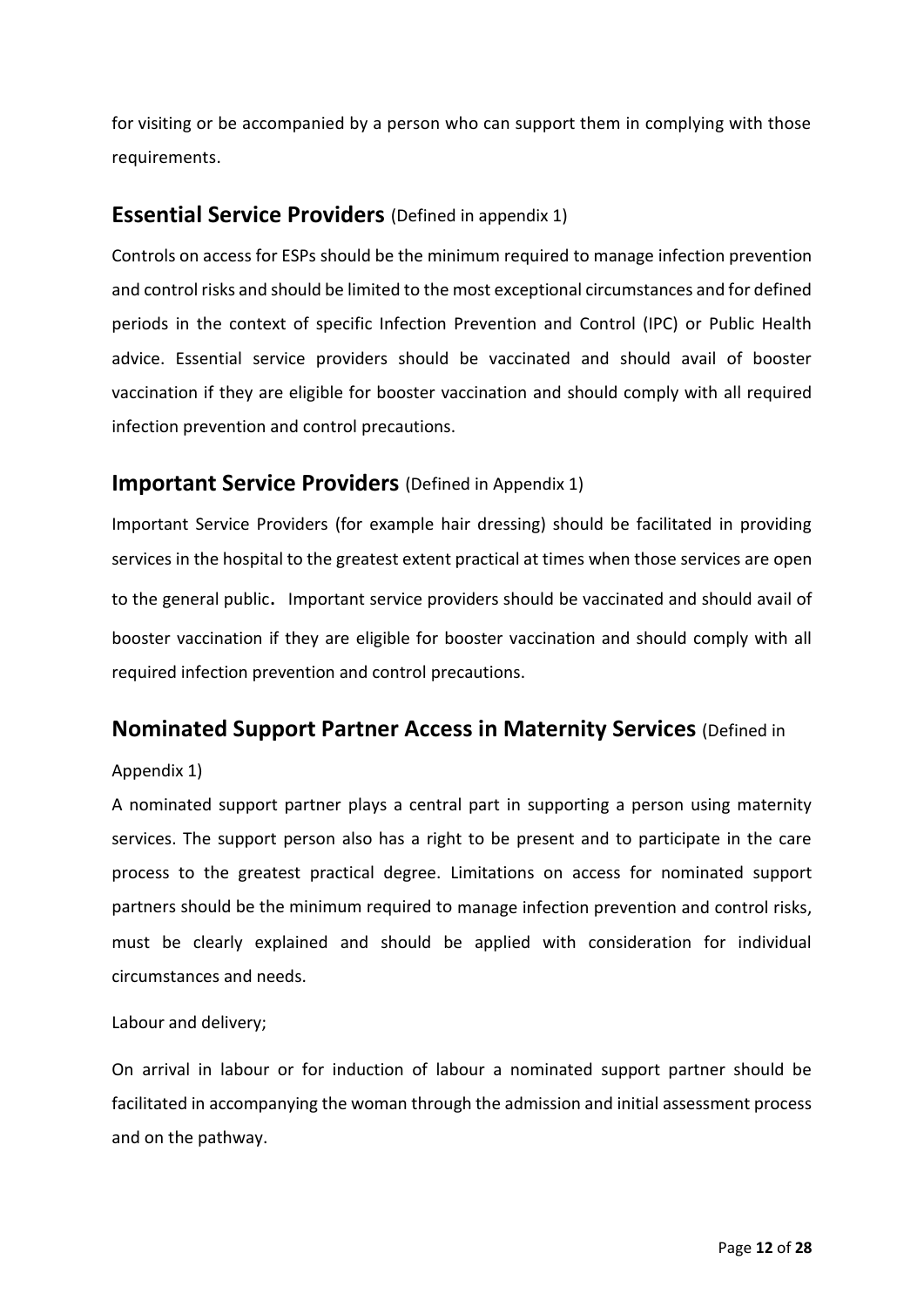When the woman reaches her bed space or room, the nominated support partner should have open access between 8 am and 9pm subject to occasional requests to step outside to facilitate specific clinical activities such as ward rounds and also housekeeping and meals.

As with all aspects of this guidance, it is important to apply the time cut offs with consideration for the needs of the patient and their nominated support partner in particular when people are anxious or distressed and the clinical situation is changing rapidly.

In circumstances where there is a need for a nominated support partner to be present between 9 pm and 8 am every effort should be made to ensure that the woman is accommodated in a single room, both to provide privacy and to facilitate 24 hour access for a nominated support partner. This may arise because delivery is anticipated or because the woman has a specific need for the support of her partner for other reasons.

The COVID-19 related risks do not differ materially between vaginal delivery and delivery by Caesarean Section therefore COVID-19 related concerns do not require that a partner be excluded from attending a delivery by Caesarean Section if attendance would otherwise be appropriate.

When a woman who was planning a home birth transfers to hospital care and is admitted to a single patient room, access for the home birth midwife (Self Employed Community Midwife/SECM), in addition to her nominated support partner, should be facilitated on the same basis as applied in the hospital prior to the pandemic. As with hospital staff, the home birth midwife/SECM should be vaccinated, including booster and not be subject to any requirement for self-isolation or restricted movement.

Access for an additional person, other than a home birth midwife/SECM, including a person in the role of a doula, should reflect the hospital practice prior to the pandemic subject to the requirement for vaccination including booster, and the person should not be subject to any requirement for self-isolation or restricted movement.

Parents should generally be facilitated in visiting an infant who is in the neonatal intensive care unit (NICU)/neonatal care unit with due regard for the need to manage the risk to all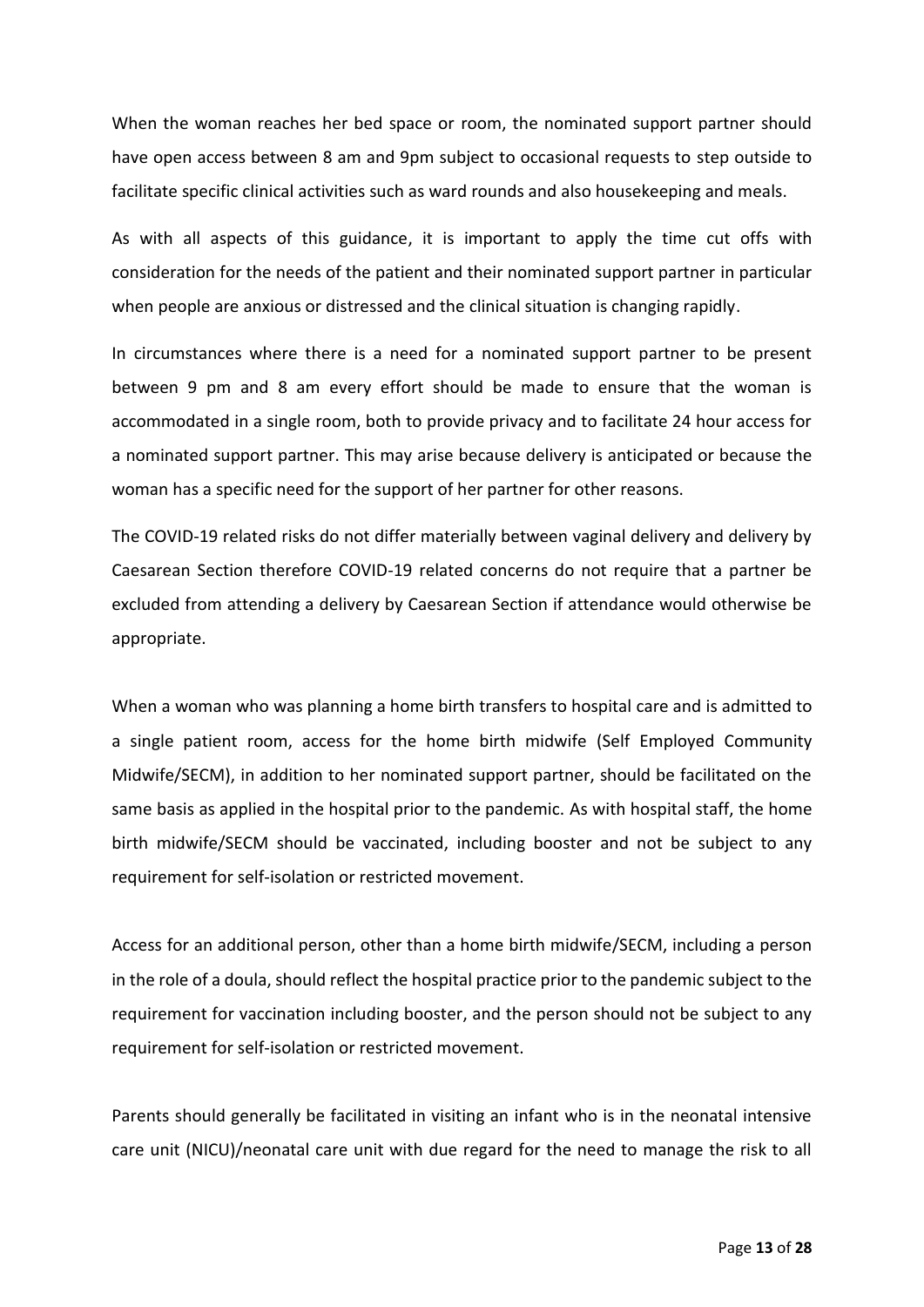infants in the NICU. Managing access may be necessary in NICU setting where there are many infants in an open area and space is very limited.

As in all other hospital services, in circumstances where a women has a long length of stay, the hospital should provide reasonable access for her children to visit her.

#### Antenatal Care;

The goal of hospitals should be to provide unrestricted access for nominated support partners to antenatal care as soon as this is safe to do so. To the greatest extent practical, a distance of 1m should be maintained between patients/couples in waiting areas and at any rate, patients/couplesshould have sufficient space to avoid direct contact. Maintaining reasonable distance may require staggered scheduling of in hospital appointments. Limitations on space in waiting areas in many maternity services mean that it is very helpful if those who feel able to attend unaccompanied can do so. Where hospitals are otherwise unable to maintain reasonable distance (of about 1m) between couples, limitations on access for nominated support partners are still necessary at this time.

When access of nominated support partners must be restricted to maintain reasonable distance between couples a nominated support partner should nevertheless be welcome to attend at the following

- 1) 12-week and 20-week scans,
- 2) early pregnancy assessment unit attendances,
- 3) unscheduled attendance including attendance at emergency services
- 4) first visit for first pregnancies
- 5) other antenatal appointments or attendances if there is reason to anticipate that the attendance is likely to be associated with particular stress or to involve communication of particular emotional significance.

It is important to take a person-centred approach to recognising contexts in which the presence of a nominated support person is required. Hospitals should put in place an arrangement (for example an email address or telephone number) whereby a woman who feels a specific need to be accompanied at an antenatal visit can contact the hospital in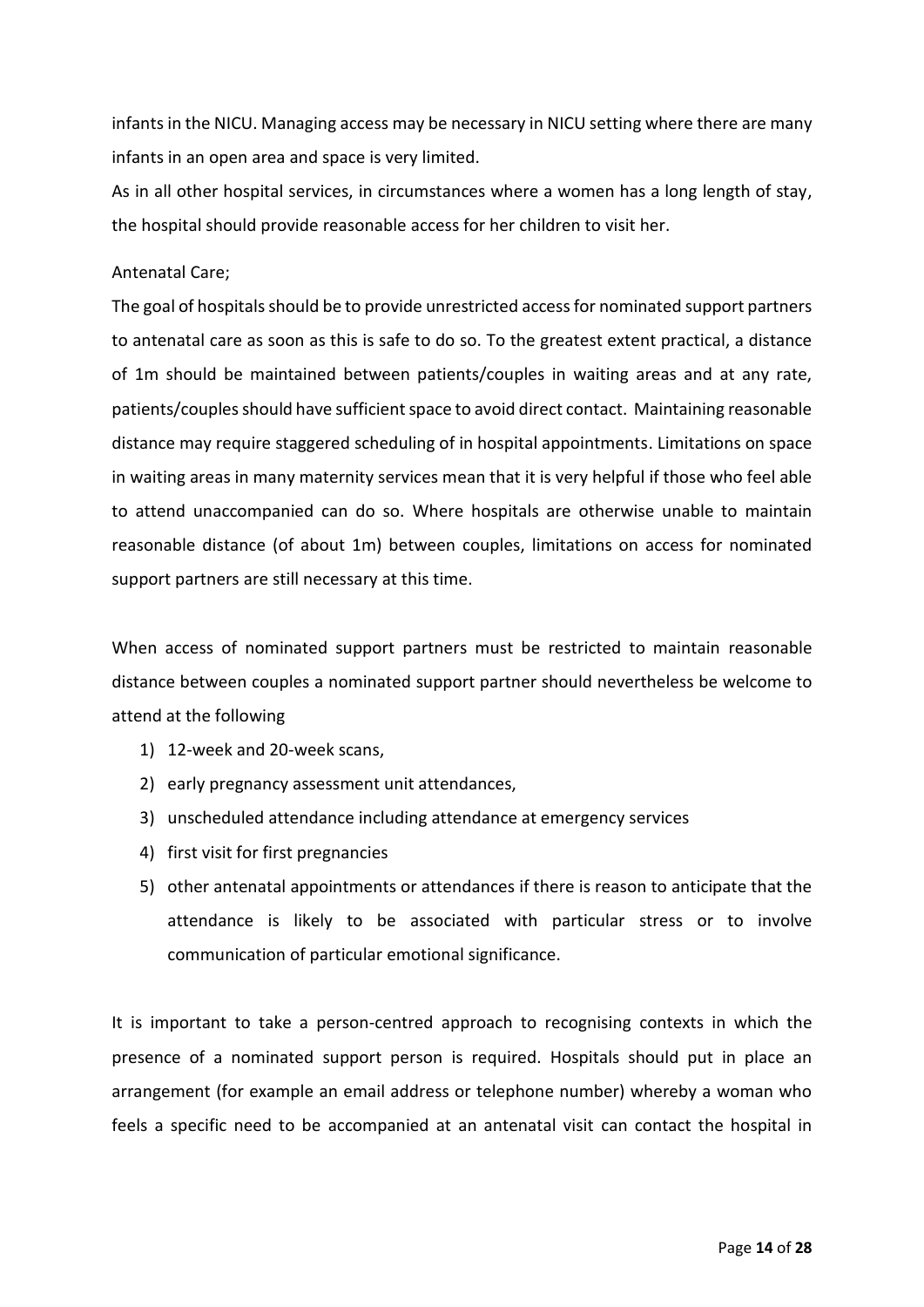advance of a scheduled attendance to request that a nominated support partner be facilitated in accompanying the woman at that visit. Such requests should generally be facilitated. Any limitations on nominated support partners in excess of those outlined above should be based on a documented risk assessment, that is reviewed regularly and that is readily available to women and their partners (for example on the hospital website). Such risk assessments may consider if there is an ongoing outbreak of COVID-19 in the facility, the infrastructure, staffing levels, the current level of cases in the community and the potential adverse impact of limitations on access on patients, infants and their families. A template for such risk assessment is available.

# <span id="page-14-0"></span>**Accompanying Person (Parent/Guardian/Carer) in Children's**

## **Services**

Hospital services for children and adolescents (up to 16 years old) encompass services for many children with special and complex care needs. Although most children's inpatient stays are short, a child-centred approach to care requires that parents/guardians have access and can stay with the child throughout this period. This is to provide a sense of security and comfort to their child through their presence during their hospital stay. Therefore, the management of access in this context requires a different approach factoring these considerations into the risk assessment. Similar issues may arise for adults notably for some adults with special needs.

- 1. One **accompanying person** should be supported to be with a child during their hospital admission or other hospital attendance. Parents/Guardians/Carers may rotate the role of accompanying person.
- 2. Testing of asymptomatic parents or guardians accompanying children and staying overnight in multi-bed areas should be considered. This should take account of recent percentage positive in parents tested and any association with hospital acquired infection. Testing of asymptomatic parents or guardians accompanying children is not generally required if they are not staying overnight in multi-bed areas. The hospital should have a clear process for implementing testing of accompanying persons and for managing communication of results. Appendix 3 of this document includes suggested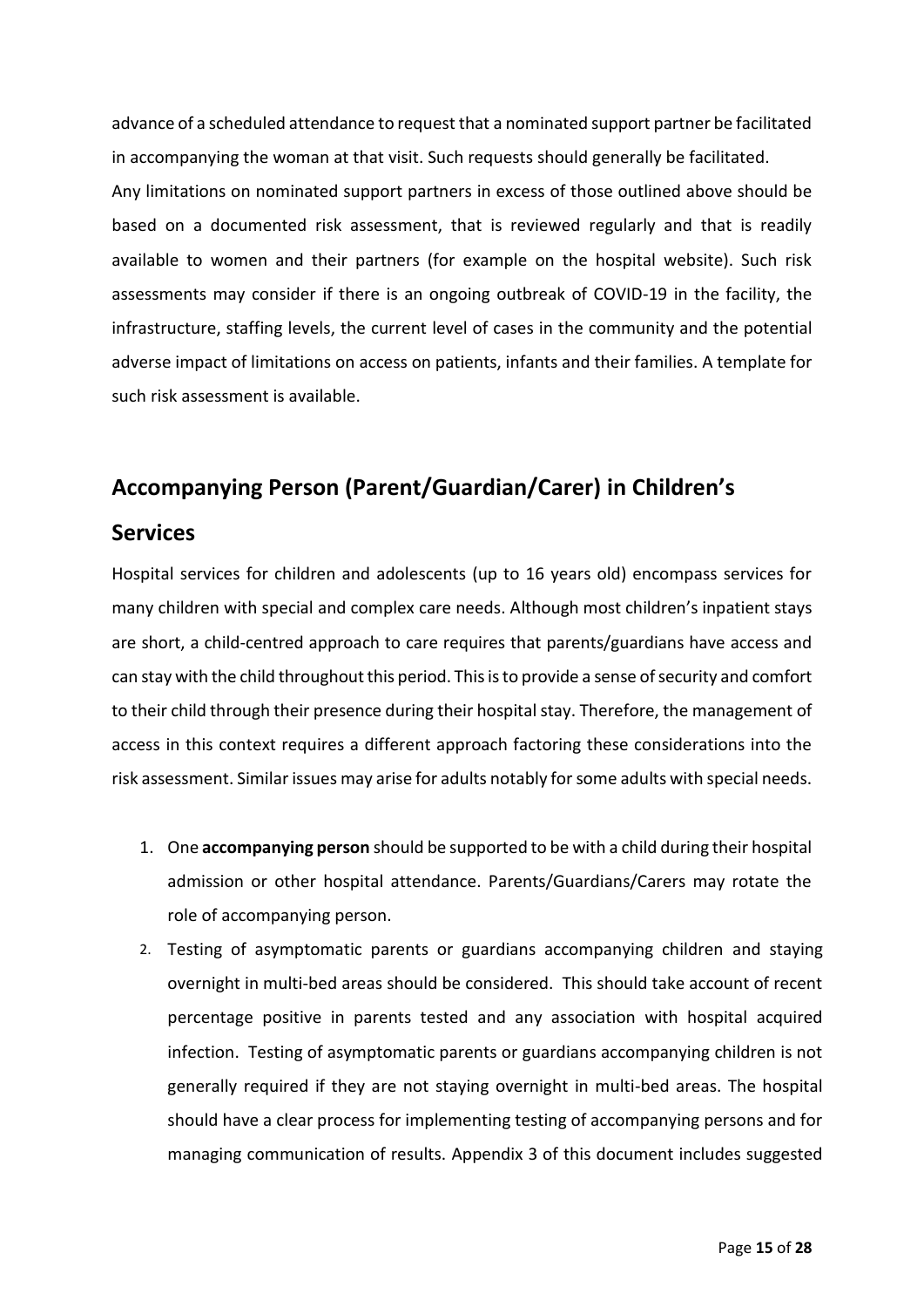approaches to testing accompanying adults.

# <span id="page-15-0"></span>**Visitors (that is people other than Nominated Support Person, children of parents and accompanying persons)**

# <span id="page-15-1"></span>**Routine visiting when there is no Outbreak**

Hospitals should make reasonable provision for general visiting (other than access for nominated support partners) and should make the policy readily available to patients on admission.

The number of people participating in each visit should normally be one person unless there are specific circumstances that require that an additional person support the visitor.

# <span id="page-15-2"></span>**Visiting on Compassionate Grounds** (Definition in Appendix 1)

**There is no upper limit on the frequency or duration of visiting that is acceptable where critical and compassionate grounds (as set out in Appendix 1) apply, subject to the ability of the hospital to manage the visiting safely.** 

# <span id="page-15-3"></span>**Access and Visiting in the context of an outbreak of COVID-19**

In the general hospital setting, access for nominated support persons may need to be limited in the early stages of an outbreak but this should always be for the shortest period of time possible. Access for a nominated support person should rarely, if ever, be completely withdrawn.

General visiting and access within the ward/unit/hospital will often be suspended in the first instance **with the exception of critical and compassionate circumstances**. Access for important service providers will generally be suspended during the early phase of an outbreak. When the situation has been evaluated and control measures are in place the extent to which visiting can be managed should be reviewed regularly.

Significant considerations in the risk assessment include the outbreak related care workload for staff and the number of staff available, which may limit capacity to manage access. If the outbreak is confined to one wing or one ward or unit in a hospital there may be fewer requirements for limiting access in other wards or units. Continuing access of a nominated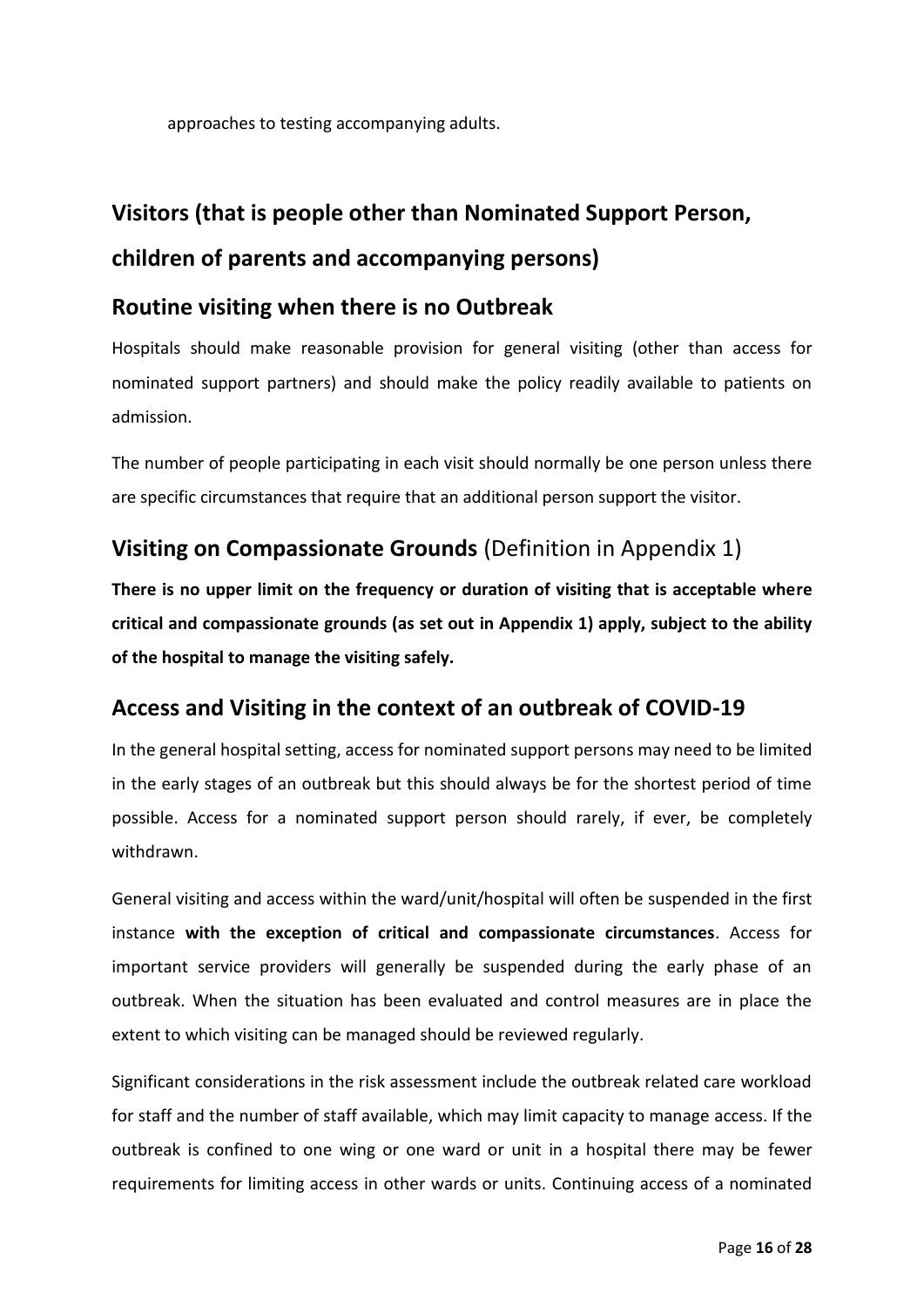support person may support staff in many cases by providing company and emotional support.

All access during an outbreak is subject to the person accepting that all access during an outbreak is associated with a risk of infection for the visitor, and that they choose to accept that risk. The hospital should request those accessing the hospital to confirm that they have been advised of the risk to them, that they accept that risk and will comply fully with any measures they are asked to follow for their own protection or the protection of staff or patients. All visitors should be provided with any necessary personal protective equipment.

Arrangements for virtual visiting (telephone or video-link) and window or out-door visiting should be reviewed to ensure that they are as supportive as possible.

The messages around visiting during an outbreak should be communicated clearly to patients and the public and reinforced by placing signage at all entry points to the hospital and by any other practical means of communication with families and friends.

### <span id="page-16-0"></span>**Patients' requests to visit home while inpatient in an acute hospital**

In some circumstances, visits home may be an essential part of the therapeutic or discharge process. Where this is essential for clinical care the risk must be accepted and managed.

It is also important to acknowledge that patients who are able to do so have the right to leave hospital at any time if they choose to do so.

In some cases, patients may seek to plan a social visit to their home or another house while an inpatient. Visiting to a residence outside of the hospital should comply with public health guidance that applies to visiting private houses by the public at the time. The risk associated with such planned visiting should be assessed and discussed with the patient. The risk can generally be managed with appropriate planning and precautions particularly if the patient is vaccinated, including booster vaccination, and is not immunocompromised. An approach to risk assessment is presented as appendix 2 to this document.

If a patient is absent from the hospital for less than 12 hours and in the absence of any reported unintended exposure there is generally no requirement for the patient to be subject to any additional testing or IPC measures other than those that apply to all patients on their ward on their return.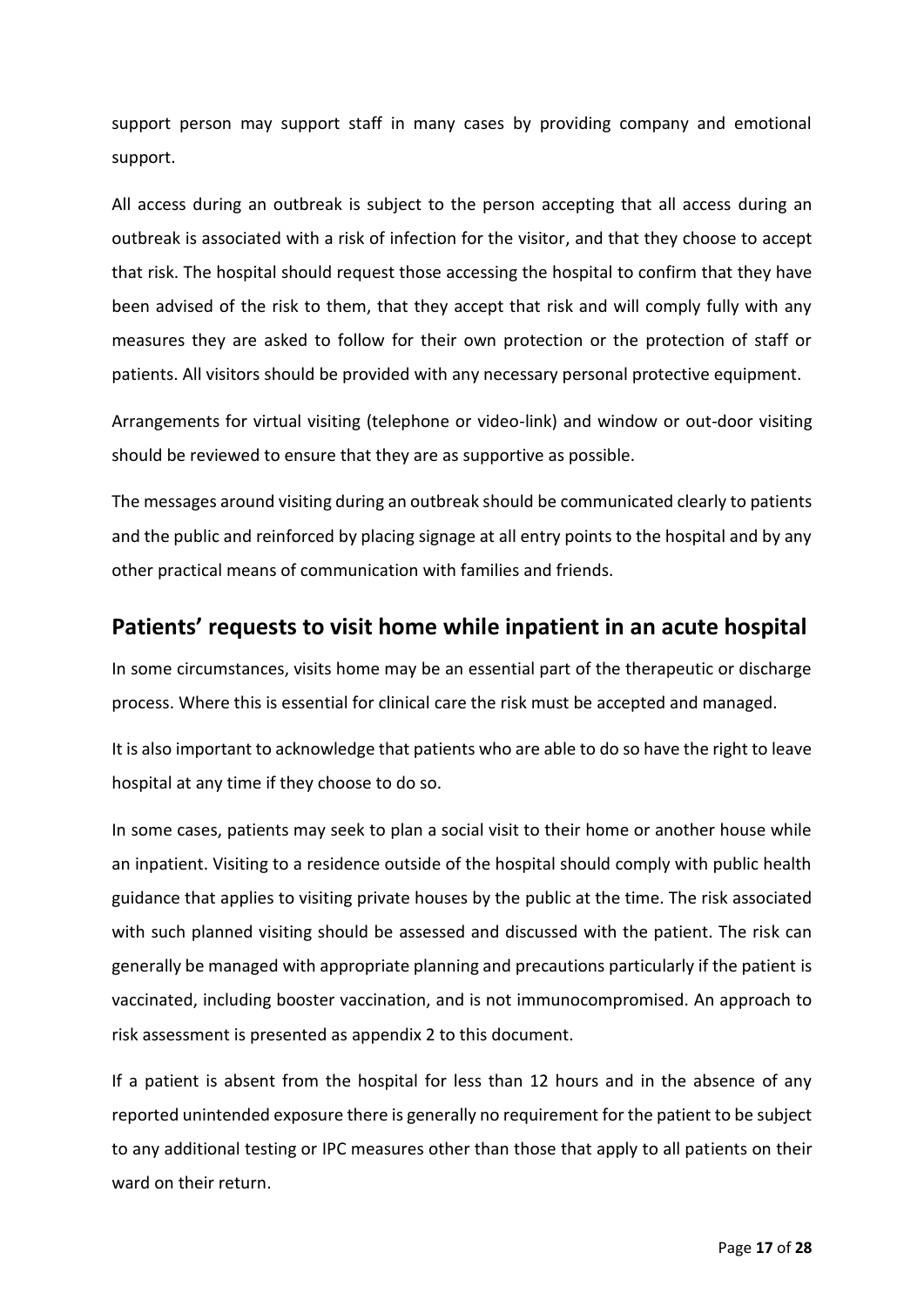If the patient in question is vaccinated, including booster vaccination there is generally no requirement for the patient to be subject to any additional testing or IPC measures other than those that apply to all patients on their ward on their return even if they are away overnight.

In the context of a patient who is not vaccinated with booster and who has been away for more than 12 hours (typically an overnight stay), the IPC precautions applied to the patient should be those that apply to a new admission on their return.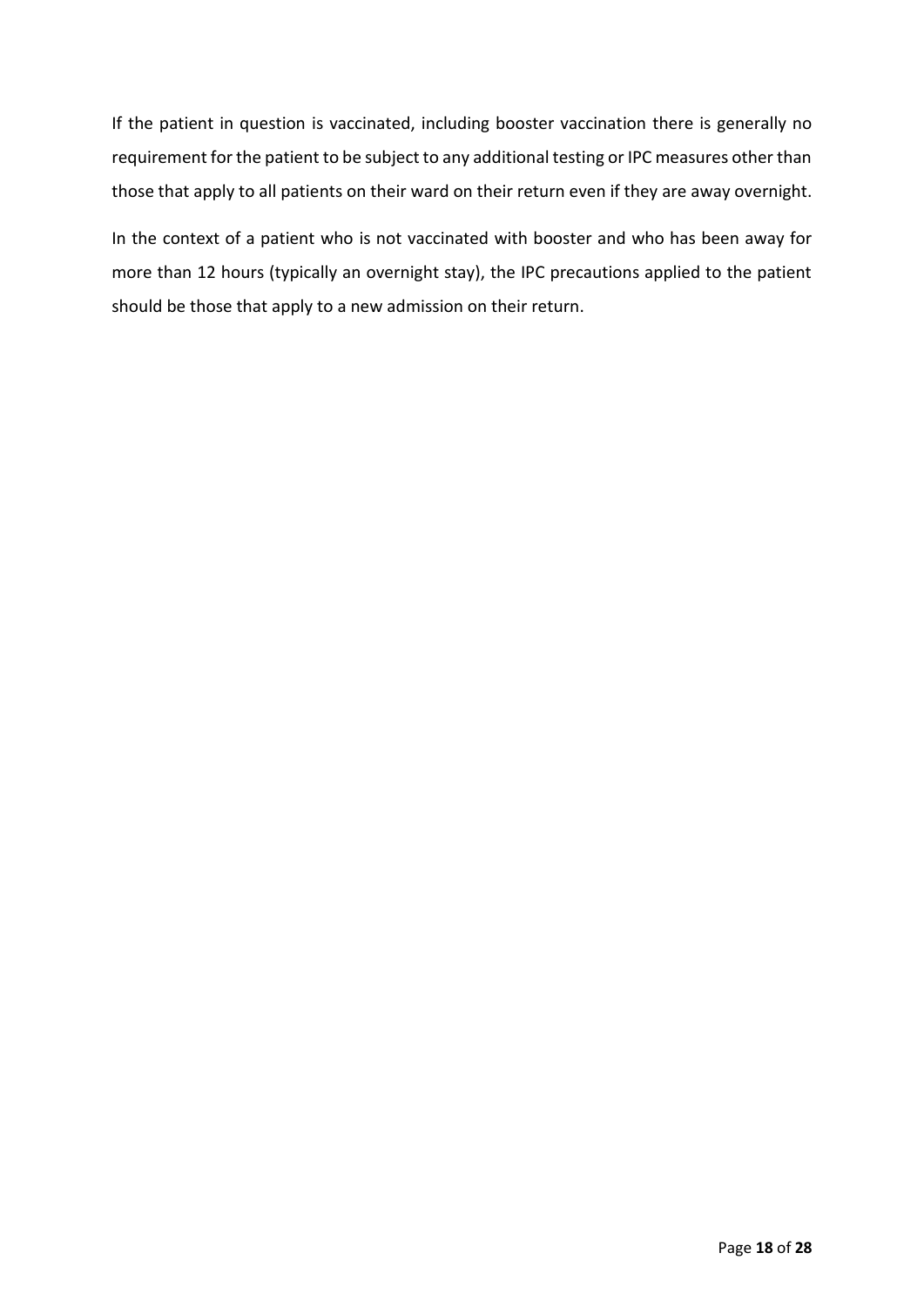# <span id="page-18-0"></span>**Appendix 1 Definition of Terms**

### **Visitors**

For the purpose of this guidance, visitors may be taken to include people, typically family members or friends, who come to the hospital for a social visit. The term visitor is not intended to include the following categories of people who require access to the acute hospital setting.

### **Nominated Support Partner**

For the purpose of this guidance, a nominated support partner is the person nominated by a woman accessing maternity services to accompany her to provide support and to act as an advocate as appropriate.

Hospitals should apply a similar model of nominated support partner with levels of access as outlined above for other groups of patients who are likely to experience frequent and prolonged hospitalisation for life threatening illness.

### **Accompanying Person** (Parent/Guardian/Carer)

For the purpose of this guidance, an accompanying person is a parent or guardian accompanying a child or a carer accompanying a person with special needs in the acute hospital setting.

### **Essential Service Providers** (ESPs)

For the purpose of this guidance, Essential Service Providers are people who provide professional services including healthcare, legal, financial and regulatory services. Key examples include those who attend the hospital to provide healthcare services such as medical, nursing, social work, safeguarding, dental, physiotherapy, occupational therapy or podiatry services and those who provide legal services, chaplaincy services, advocacy services, or inspection of the hospital for monitoring or regulatory purposes.

#### **Important Service Providers** (ISPs)

For the purpose of this guidance, Important Service Providers are people who provide services that are important to a patient's sense of self and wellbeing but that are not strictly necessary. Examples of ISPs include those who provide personal care (for example hairdressers). A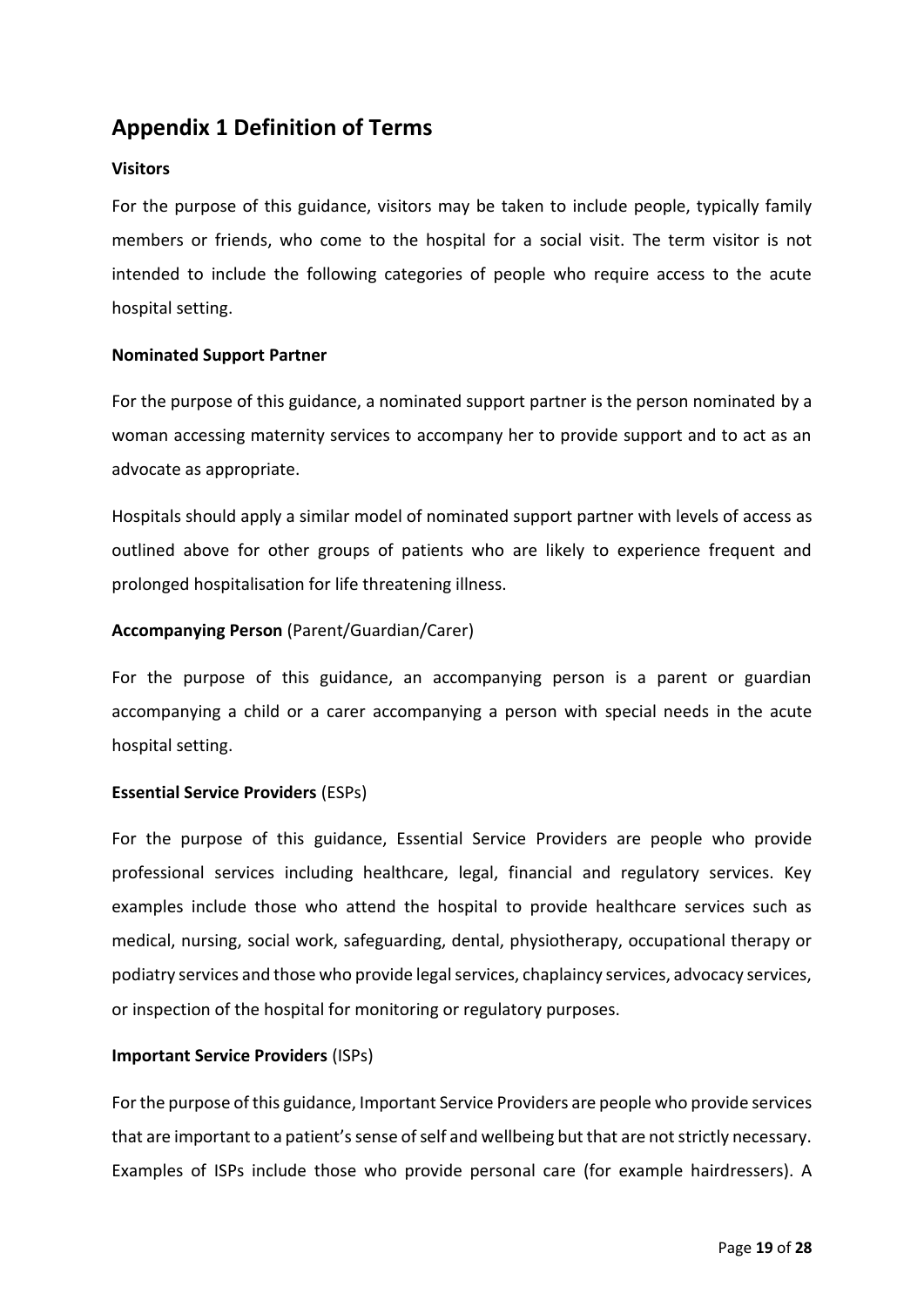hospital should consider if it is possible to have a list of important service providers with whom there is an established relationship and clarity around infection prevention and control requirements.

#### **Vaccinated**

Individuals are considered to have completed primary vaccination as set out below:

- 1. 15 days after the second dose of AstraZeneca (Vaxzevria);
- 2. 7 days after the second Pfizer-BioNTech dose (Comirnaty);
- 3. 14 days after the second Moderna dose (Spikevax);
- 4. 14 days after Janssen (one dose vaccination course).

People who are immunocompromised require a third dose to complete extended primary vaccination.

An additional dose given after completion of primary vaccination is a booster dose.

**Critical and compassionate circumstances** are difficult to define and of necessity require judgement. The term should not be interpreted as limited to circumstances when the death of a patient is imminent. Where critical and compassionate grounds (see examples set out below) apply the duration and frequency of visiting should be as flexible as possible subject to the ability of the hospital to manage the visiting safely.

The following are examples of critical and compassionate circumstances:

- 1. Circumstances in which end of life is imminent;
- 2. Miscarriage, stillbirth or other adverse pregnancy outcome;
- 3. Circumstances in which a patient is significantly distressed or disturbed and although unable to express the desire for a visit there is reason to believe that a visit from a significant person may relieve distress;
- 4. When there is an exceptionally important life event for the patient (for example death of a spouse or birthday);
- 5. When the visitor may not have another opportunity to visit for many months or years or never (for example because they are leaving the country or are themselves approaching end of life);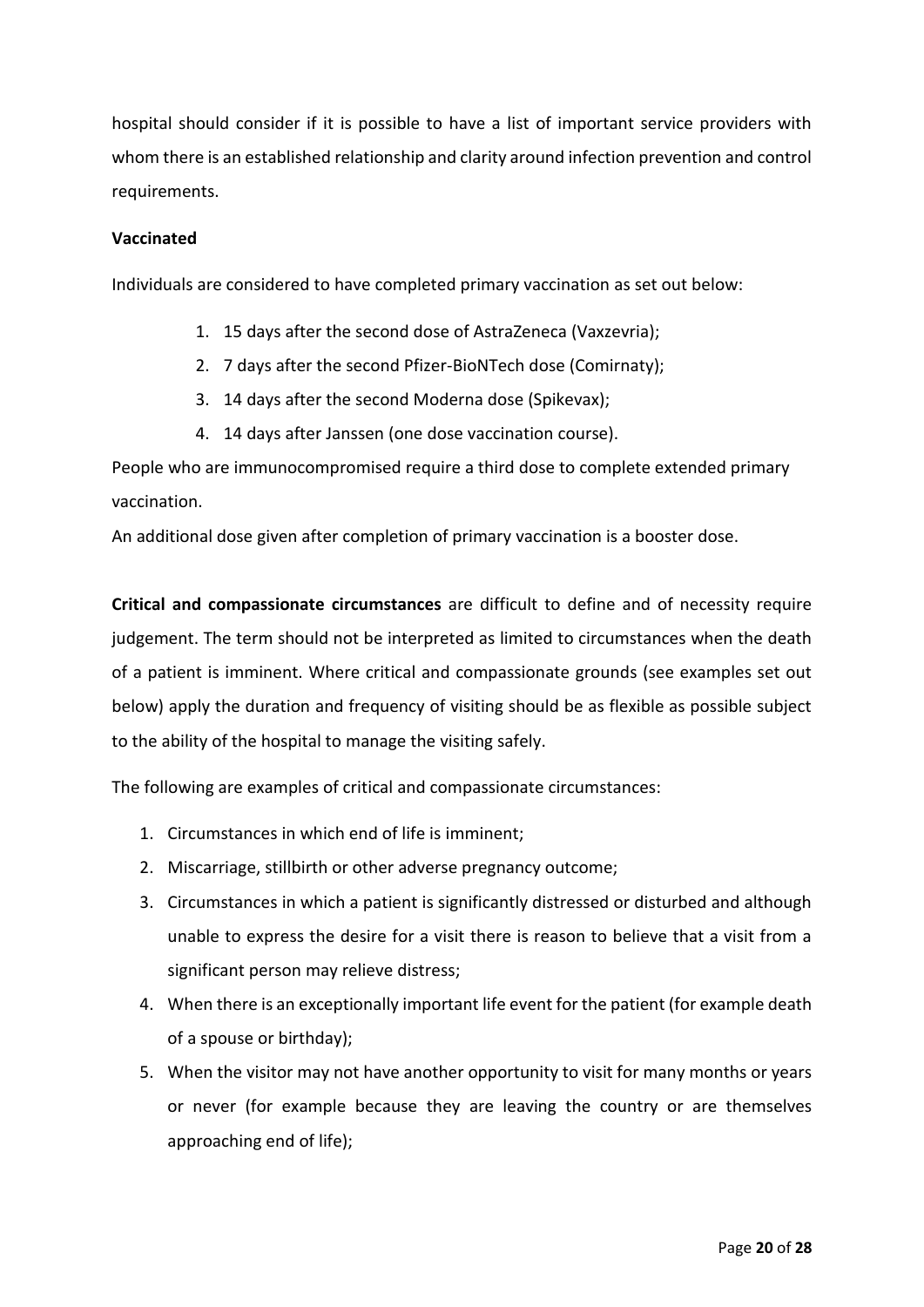- 6. Increased visiting is recommended by their doctor as a non-pharmacological therapeutic alternative to an increased dose of an existing agent or introduction of a new anxiolytic or sedative agent;
- 7. A patient expresses a strong sense of need to see someone whether for personal reasons, to make financial or other arrangements or to advocate on their behalf;
- 8. A person nominated by the patient expresses concern that a prolonged absence is causing upset or harm to a patient;
- 9. Other circumstances in which the judgement of the medical or nursing staff, registered health or social care professional, spiritual advisor or advocate acting for that the patient is that a visit is important for the person's health or sense of wellbeing.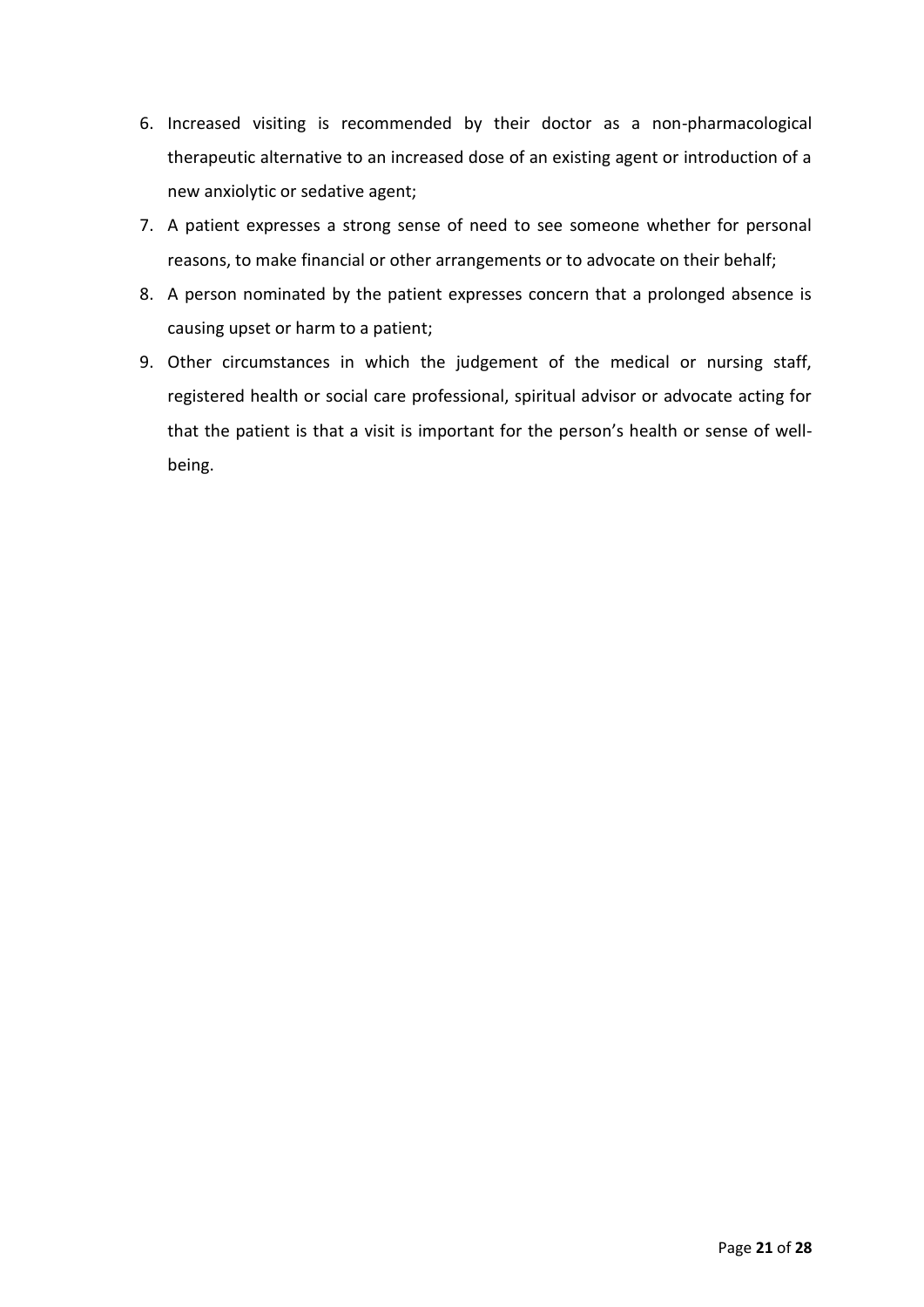# <span id="page-21-0"></span>**Appendix 2**

<span id="page-21-1"></span>Assessing Risks Associated With a Visit to a Residence or Similar Setting Outside of the Hospital

It is appropriate to have an approach to assessing and managing the risk associated with visits outside of the hospital. This is important to ensure that the patient and relevant other people are fully informed of the risk to them and to others associated with the proposed visit and to support the ward manager in managing the risk to all patients and staff associated with the proposed visit. This document is intended to support the patient, relevant other people and the ward manager in dealing with these issues arising from proposed visits outside the hospital when such visits are consistent with general public health guidance in force at the time.

Patients who are able to do so may choose to leave the hospital in the absence of an agreed plan with the ward manager or clinical team. If that patient subsequently requests to return to the hospital, this poses a significant challenge for the ward manager and clinical team. However, it is expected that a patient who wishes to return in such circumstances would normally be accommodated as appropriate to their clinical condition and in a manner that manages that risk to other patients and staff.

Strong and supportive communications between patients, family and staff should be in place. For all circumstances, the patient and/or family member should be advised of any requirements in advance of leaving the hospital in order that they can make an informed decision regarding any external visits. Communication plans and risk assessments should be documented.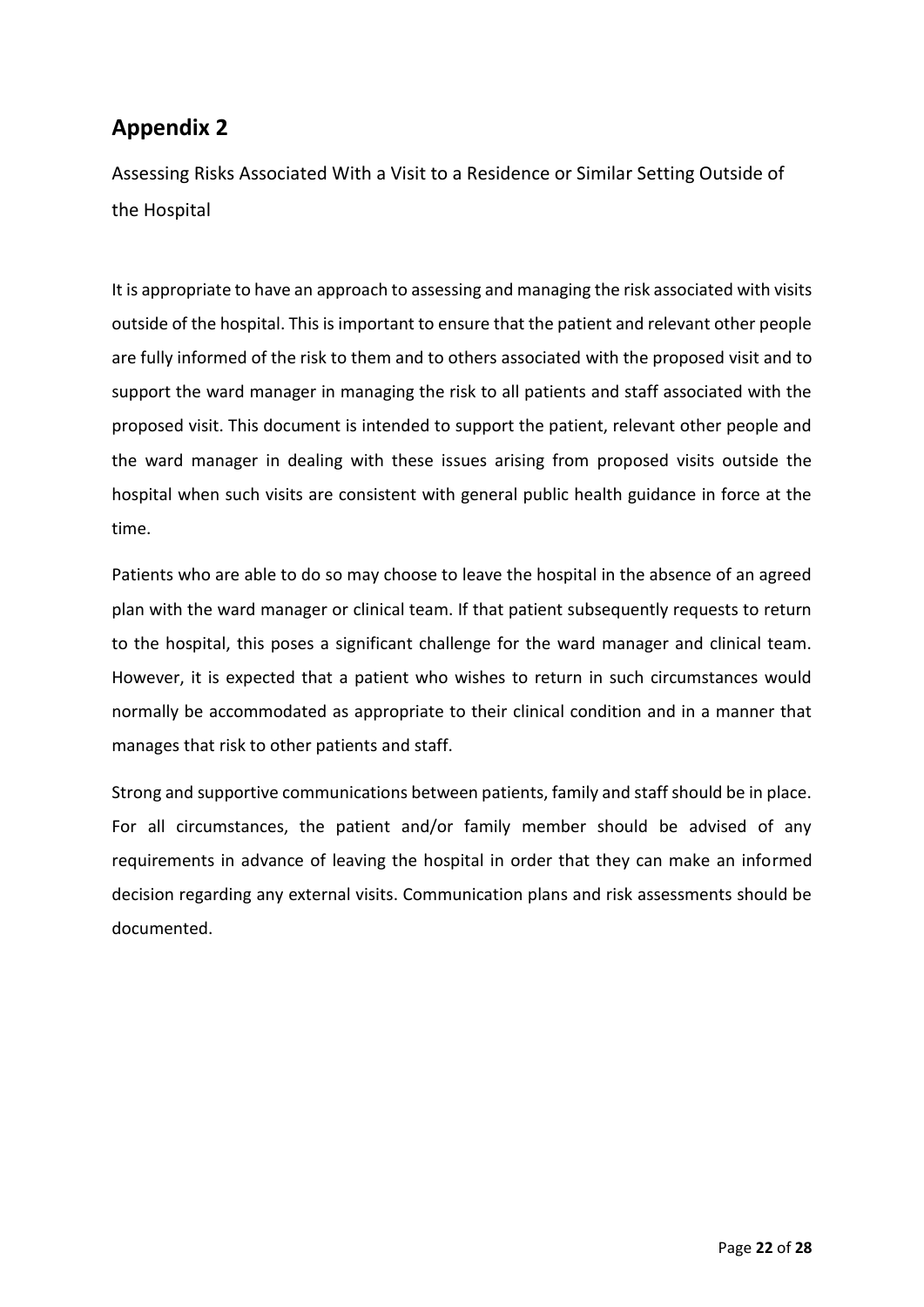### <span id="page-22-0"></span>**Risk Assessment**

### **Assessing Risk Associated with a Patient Visit outside of a Hospital**

It is not possible for the clinical team/ward manager to seek verification or documentation regarding the information provided by the patient or the person hosting the visit. The risk assessment and advice provided to the patient is based on accepting the good faith of the person providing the information

| <b>Characteristic</b>                 | <b>Comment</b>                                           |
|---------------------------------------|----------------------------------------------------------|
| Vaccination status of the patient     | The risk is much lower if the person is vaccinated       |
| intending to visit                    | including booster vaccination if eligible                |
| Vaccination status of the person(s)   | The risk is much lower if the person is vaccinated       |
| the patient intends to visit          | including booster vaccination if eligible                |
| Vaccination status of other patients  | The risk is much lower if most other patients in a       |
| who share space with the patient      | multi-bed<br>area/ward<br>vaccinated<br>are<br>including |
|                                       | booster vaccination if eligible                          |
| Level of independent function of the  | Risk generally lower for patients who are very           |
| patient                               | functionally independent                                 |
| Medical condition of the patient with | Risk is generally lower with younger patients and        |
| respect to risk of severe COVID-19    | those with underlying illness that does not represent    |
|                                       | a high risk for severe COVID-19                          |
| Accommodation of the patient in the   | Risk is generally lower if the patient has their own     |
| hospital                              | room in the hospital                                     |
| Behaviour of the patient in the       | Risk is generally lower if the patient copes well with   |
| hospital                              | staying in their own room most of the time if this is    |
|                                       | necessary for any reason after their return              |
| Travel to and from the hospital       | Risk is generally lower if transport is to and from the  |
|                                       | hospital in a vehicle driven by one of the people from   |
|                                       | the house they will be visiting and particularly if that |
|                                       | person is vaccinated including booster vaccination if    |
|                                       | eligible                                                 |
| The number of people they will be in  | Risk is generally lower, the lower the number of         |
| contact with                          | people the person will be in contact with during the     |
|                                       | visit. For example visit to a spouse or other individual |
|                                       | is low risk whereas a visit to an extended family is     |
|                                       | much higher risk                                         |
|                                       | Consider if the host can give an undertaking regarding   |
|                                       | the number of people who will enter the house while      |
|                                       | the patient is there                                     |
| The people they will be in contact    | Risk is generally lower if the people they intend to be  |
| with                                  | in contact with can give an undertaking that they are    |
|                                       | vaccinated, including booster vaccination if eligible,   |
|                                       | and exercising a high level of precaution in relation to |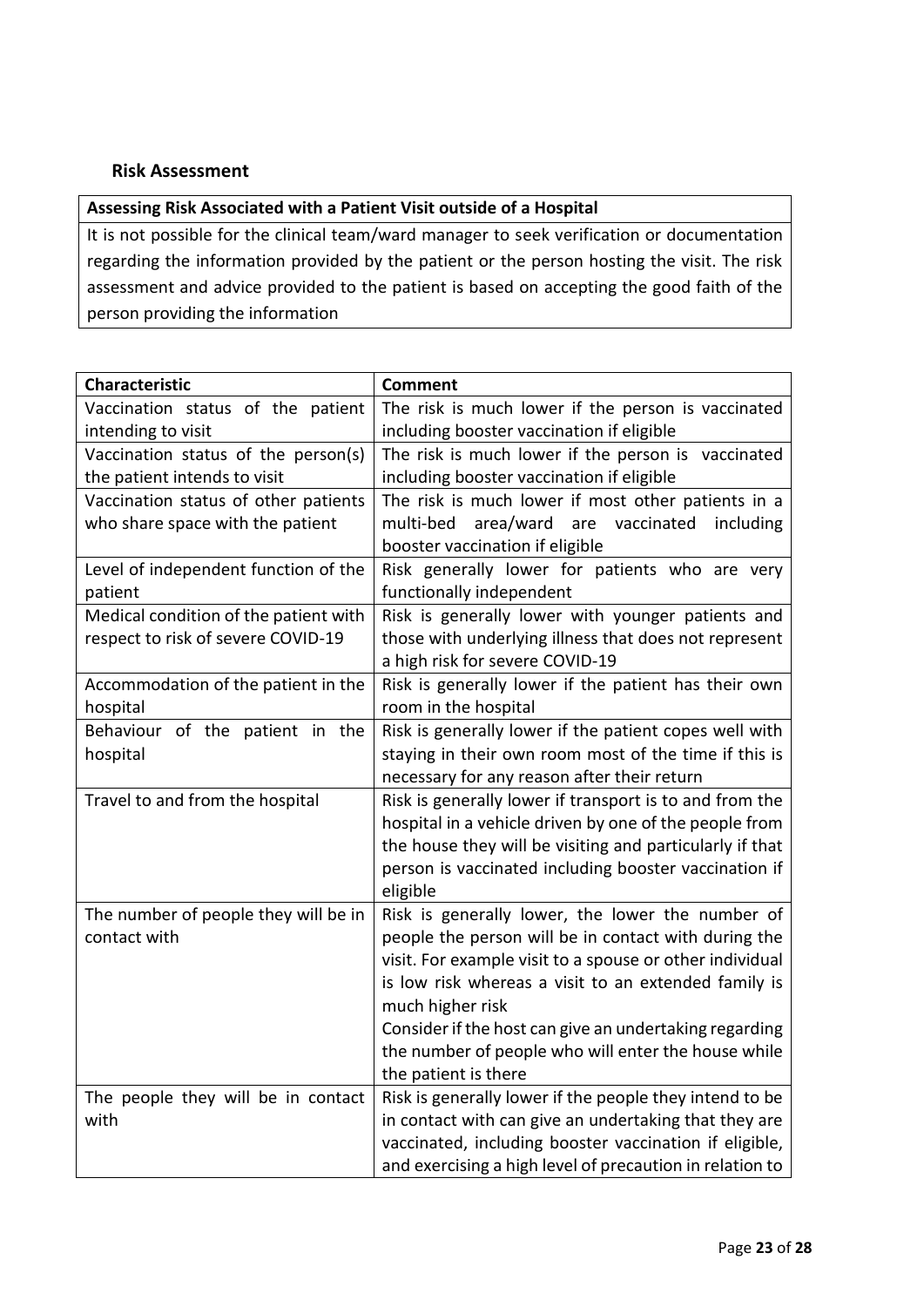| Characteristic                       | <b>Comment</b>                                                                                                                                                                                                           |
|--------------------------------------|--------------------------------------------------------------------------------------------------------------------------------------------------------------------------------------------------------------------------|
|                                      | their own possible exposure in the two weeks before                                                                                                                                                                      |
|                                      | the visit                                                                                                                                                                                                                |
|                                      | Risk is generally lower if the host is able to give an<br>undertaking regarding minimising the risk that any<br>person who is currently infectious for COVID-19 or is<br>a COVID-19 contact will not be in the household |
| The host's assessment of the ability | Risk is generally lower if the host can give an                                                                                                                                                                          |
| of others present to accept measures | undertaking that the people present are able to                                                                                                                                                                          |
| to reduce risk of infection (staying | accept and follow measures to protect the patient                                                                                                                                                                        |
| away if symptomatic, hand hygiene,   | during the visit                                                                                                                                                                                                         |
| distancing and mask use when         |                                                                                                                                                                                                                          |
| appropriate)                         |                                                                                                                                                                                                                          |
| The duration of visit                | Risk is generally lower if the visit is shorter (1-2 hours                                                                                                                                                               |
|                                      | is much safer that 8-10 hours). See guidance in text                                                                                                                                                                     |
|                                      | related to duration of visit.                                                                                                                                                                                            |

### <span id="page-23-0"></span>**Managing the assessed risk**

If the risk is assessed as low, it is appropriate to advise the patient and relevant others accordingly.

The following are characteristics of a low risk visit:

- 1. The patient is vaccinated, including booster vaccination if eligible, is relatively independent in activities of daily living and does not have medical conditions that place them at high risk of severe COVID-19;
- 2. The patient has their own room and copes well with staying in their own room much of the time if this is necessary for any reason after their return;
- 3. The patient will travel in a car driven by one of the people they intend to visit;
- 4. The patient is going to visit one or two people who are vaccinated, including booster vaccination if eligible, have no symptoms and can undertake to adhere to measures to reduce risk of infection;
- 5. The duration of the visit is short (less than 12 hours).

If it is confirmed on return that the visit went as planned, then no additional IPC precautions are required with that patient on return. However, they should be monitored carefully for symptoms suggestive of COVID-19 for 14 days after their return, particularly if they are not vaccinated, including booster vaccination if eligible.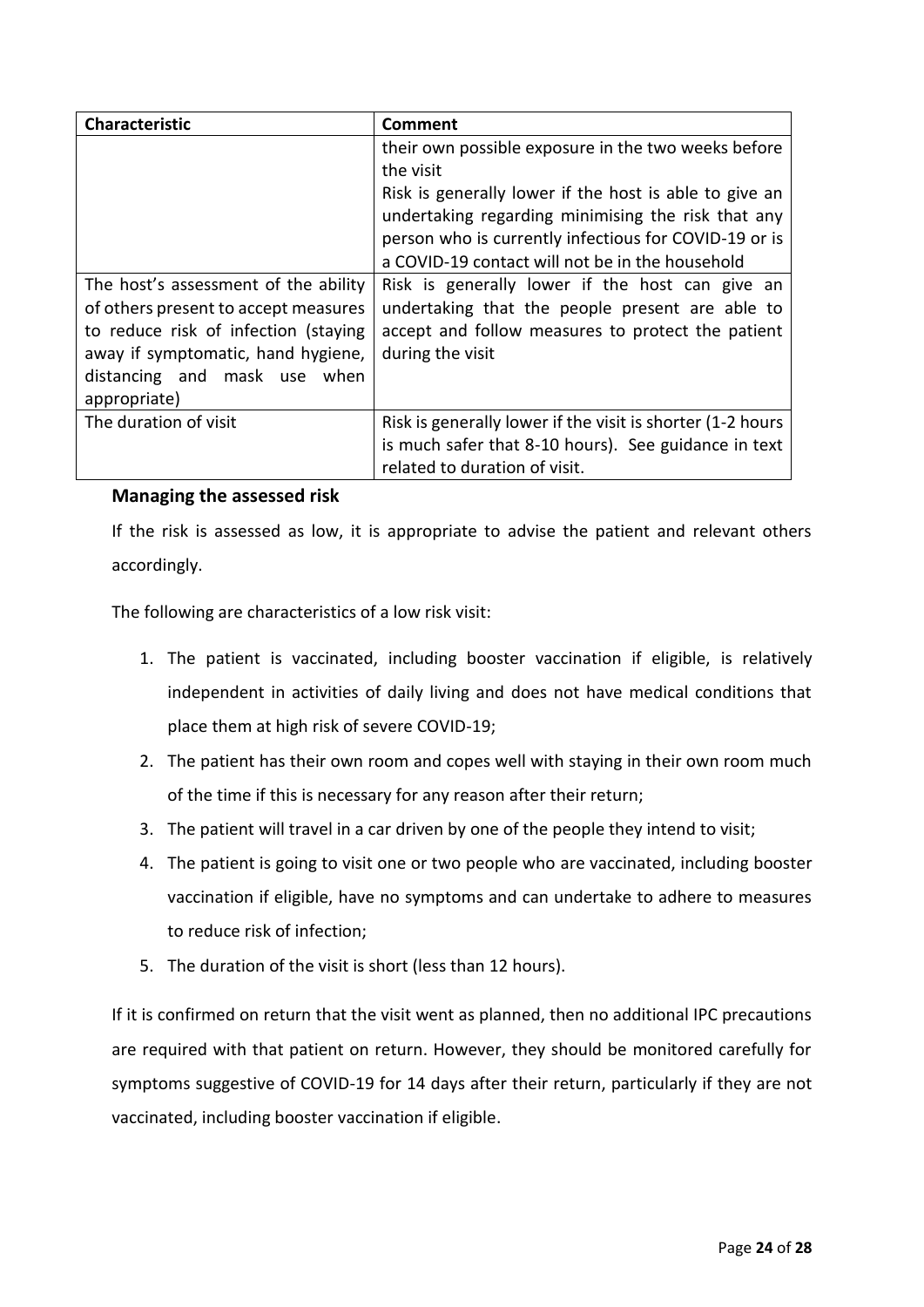If the risk is assessed as medium to high, the patient and relevant person as appropriate should be advised that the visit poses such a risk to them and to other patients that the clinical team/ward manager advises against the visit. The risk should generally be assessed as medium to high if the characteristics of a low risk visit as outlined above are not met.

If the visit is assessed as medium to high risk but is essential, the patient should generally be managed as for a new admission on their return to the hospital. It may arise that a patient leaves the hospital in the absence of an agreed plan to minimise risk to exposure to COVID-19. In most circumstances the patient should be managed as for a new admission on their return (see text of guidance).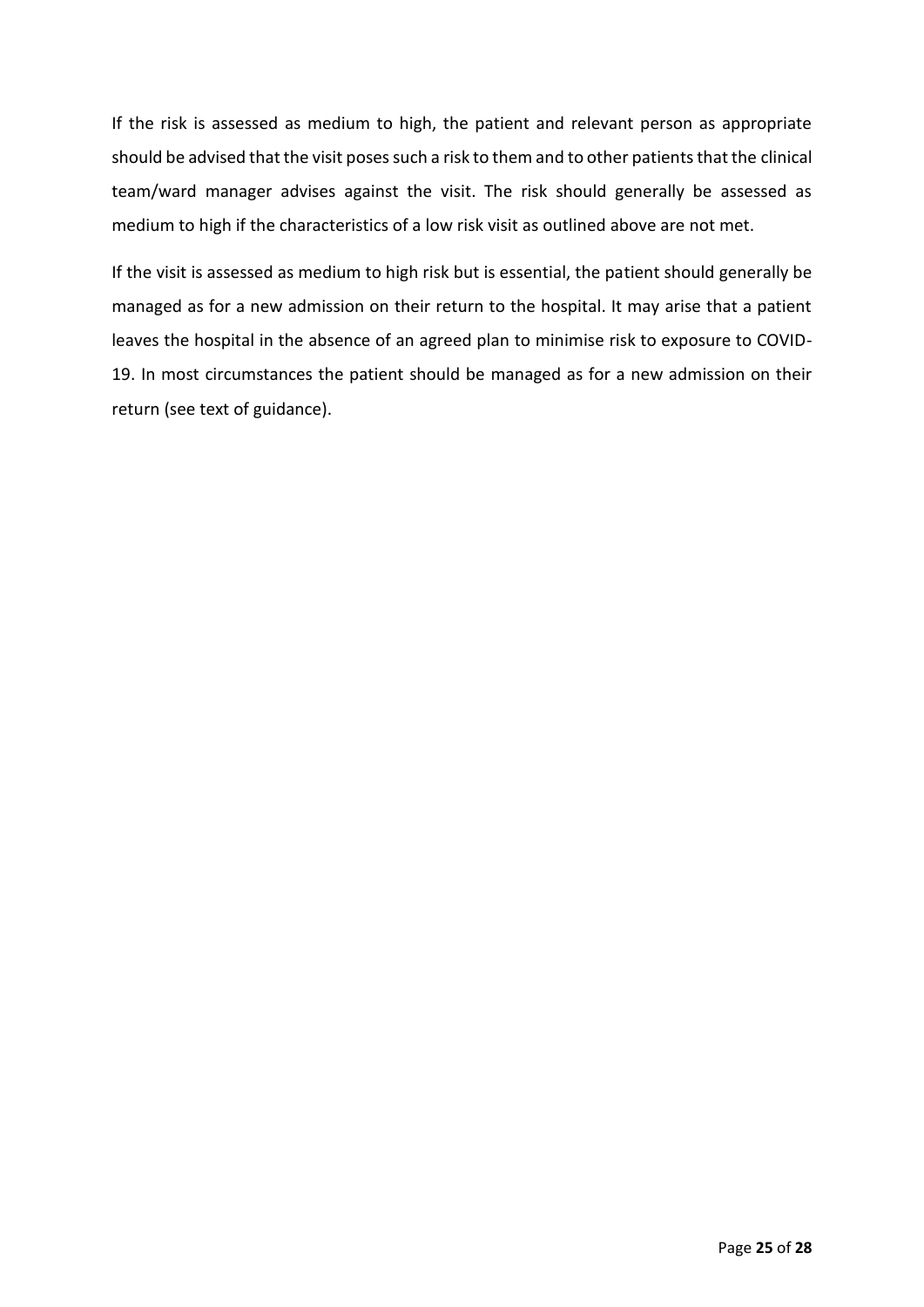# <span id="page-25-0"></span>**Appendix 3**

### **Approaches to testing of adults staying overnight with children during inpatient paediatric admission**

This guidance is applicable to asymptomatic adults. Adults who have symptoms or other clinical features of acute viral infection of any kind should not stay in multi-bed areas with other parents and children.

Adults who present credible evidence of a test reported as not detected in the previous 3 days do not require re-testing.

It may be relevant to a hospital considering how to address the issue that at the present time a member of the public may access testing for SARS-CoV-2 by attending a walk-in test centre or by selftesting. They do not need to be referred by a medical practitioner and do not need to provide the name of a medical practitioner to whom the test can be sent. In those circumstances the person receives the result directly from the testing service on their mobile phone.

#### **Sample collection**

In general, sample collection by a healthcare worker can be expected to have a higher yield of positives than a self-collected sample but a self-collected sample is acceptable. If using self-collected samples it is important to provided clear instructions on sample collection. Where practical to do so a healthcare worker observing self-sampling is likely to improve sample quality.

#### **Test method**

The hospital may use the test method most appropriate to its service needs.

#### **Laboratory-based testing approach**

Sample collection may be self-collection or collection by a health care worker. If self-collection is used, observation by a healthcare worker may be expected to improve sample quality.

Laboratory-based testing PCR testing is more likely to detect infection than antigen testing but is also more likely to detect residual viral RNA that is no longer of clinical significance.

If a hospital is using PCR based testing, it should have a defined process for managing test results that are likely to represent detection of residual viral RNA. There is national guidance on interpretation of high Ct values that is relevant.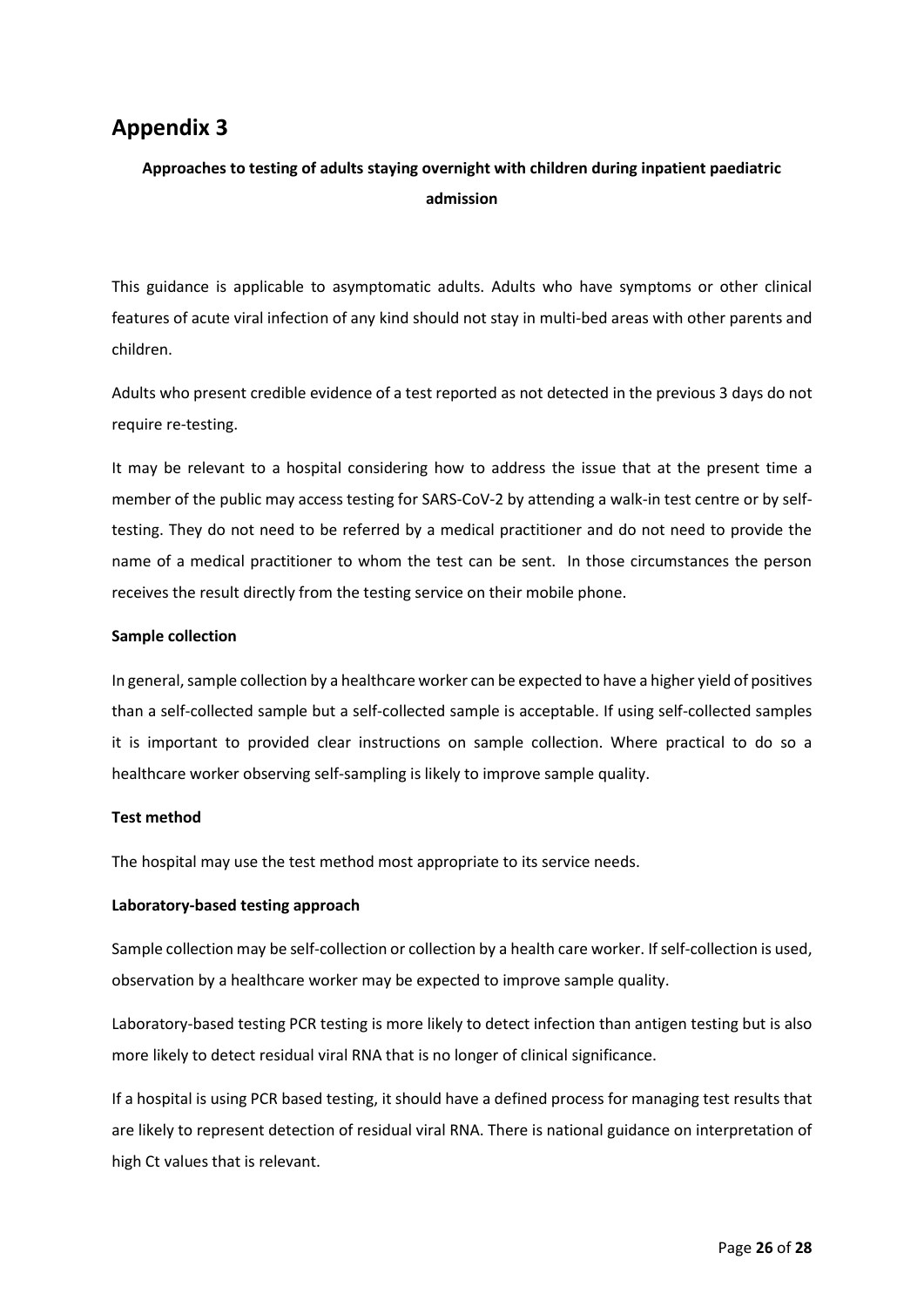Where the test method is a laboratory-based method options include one or more of the following:

- (1) Provide the result directly to the person tested with an explanatory note that advises them to self-isolate if positive and to seek medical advice from their usual provider if they become unwell or have any other concerns regarding the implications of the result for their health. As above this is analogous to the way that walk-in testing is managed for many people although the context if very different.
- (2) Report the result to a doctor associated with the hospital who is satisfied to receive the result in the context of an agreed process for managing the communication and management of the result.
- (3) Subject to agreement with the relevant GP community, ask the person for the details of their GP and report the result to the persons GP [note the GP cannot be responsible for managing immediate communication with the person or the infection prevention and control implications for the hospital service. The result may be useful however if the person subsequently seeks care from their GP]

Notification to the Department of Public Health should follow standard requirements.

#### **Self-testing Approach**

If a hospital uses self-performed antigen testing it is important to provide a good quality test kit, clear instructions and an appropriate space for the person to perform the test and dispose of the materials. The accompanying person should confirm to hospital staff that they have performed the test and of the result.

If this approach is taken, a repeat sample and test after an interval (for example after 24 or 48 hours) may reduce the impact of the difference in sensitivity of this approach compared to laboratory-based PCR based testing.

#### **Communication**

The hospital needs to have a process to have a clear communication process in relation to what is required and what the results (detected or not-detected) means for the person.